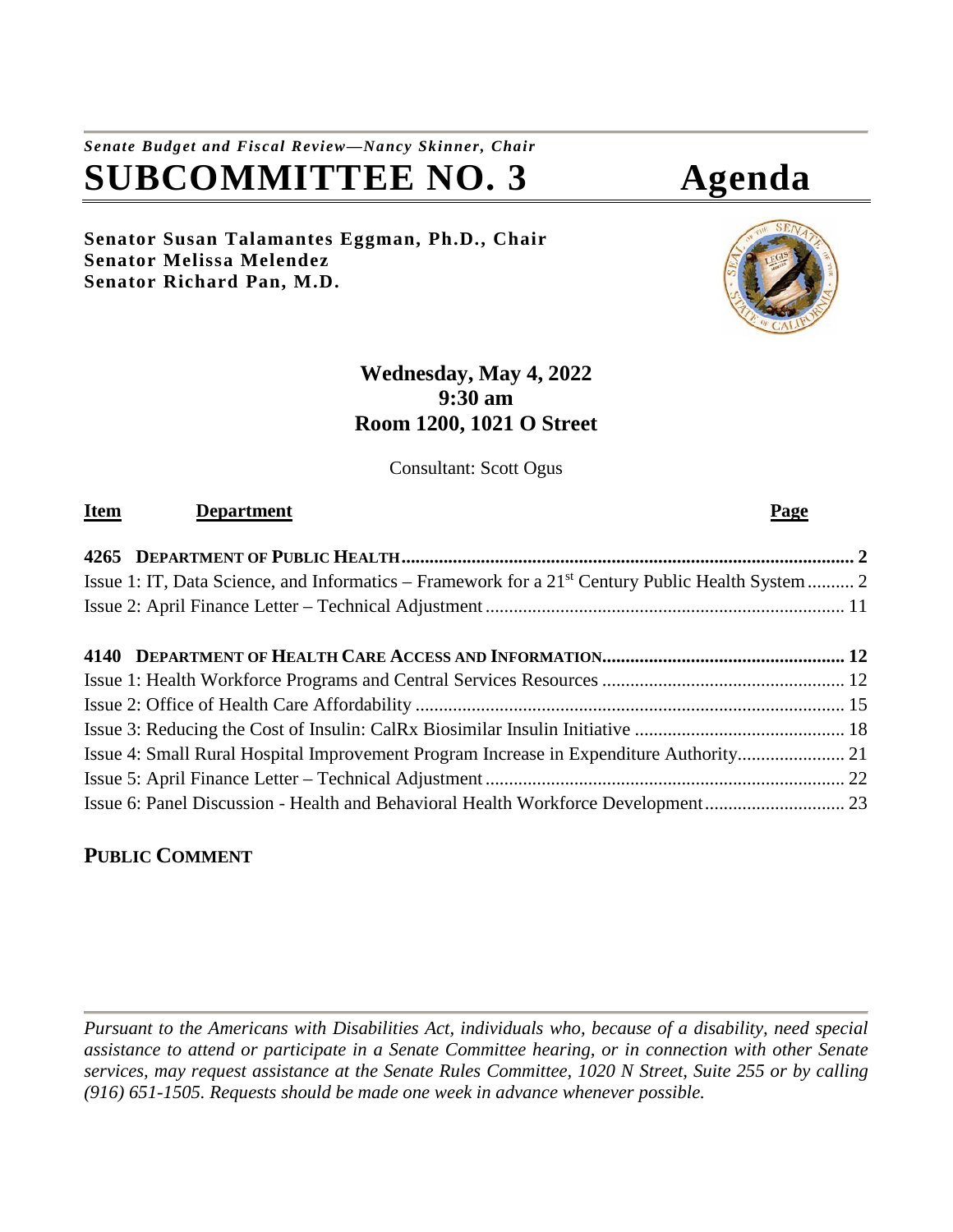### <span id="page-1-0"></span>**4265 DEPARTMENT OF PUBLIC HEALTH**

# <span id="page-1-1"></span>**Issue 1: IT, Data Science, and Informatics – Framework for a 21st Century Public Health System**

**Budget Change Proposal – April Finance Letter.** DPH requests 33 positions and General Fund expenditure authority of \$20.1 million in 2022-23 and \$18.1 million annually thereafter. If approved, these positions and resources would support foundational enterprise and strategic planning activities to modernize public health information technology infrastructure and systems, consistent with initiatives recommended by the Future of Public Health Workgroup. In addition, DPH requests provisional budget bill language to authorize augmentation of the requested General Fund expenditure authority by \$15.9 million upon approval of enterprise planning and strategy documents by CalHHS and the California Department of Technology.

| <b>Program Funding Request Summary</b> |              |               |
|----------------------------------------|--------------|---------------|
| <b>Fund Source</b>                     | 2022-23      | $2023 - 24^*$ |
| $0001$ – General Fund                  | \$20,109,000 | \$18,146,000  |
| <b>Total Funding Request:</b>          | \$20,109,000 | \$18,146,000  |
| <b>Total Requested Positions:</b>      | <b>33.0</b>  | <b>33.0</b>   |

\* Positions and resources ongoing after 2023-24.

**The Future of Public Health Work Group.** In 2021, the Administration convened stakeholders, including representatives of state departments and agencies, local health jurisdictions, tribal health officials, and community advocacy organizations to develop a memo, titled "Future of Public Health Work Group: Investments and Capabilities Needed for the Future Public Health System", which was published in September 2021. The work group memo identified the need for investments in the following foundational public health services: 1) workforce; 2) emergency preparedness and response; 3) information technology (IT), data science, and informatics; 4) community partnerships; 5) communications and public education; and 6) community health improvement.

**2022 Spending Plan for Public Health Infrastructure Investment.** Based on the work of the Future of Public Health Work Group and the memo published in September 2021, the Administration released its Spending Plan for Public Health Infrastructure Investment along with the Governor's January budget. In the spending plan, DPH requests 404 positions and General Fund expenditure authority of \$300 million annually to modernize California's public health system with the goal of protecting and improving the health of all Californians. Of these resources, \$200.4 million would support California's 61 local health jurisdictions and \$99.6 million would support statewide public health priorities at DPH.

**Disease Surveillance Readiness, Response, Recovery, Maintenance of IT Operations.** In addition to the Public Health Infrastructure Investment proposal, the Governor's January budget included a significant investment in maintaining several IT systems. In that proposal, DPH requests 130 positions and General Fund expenditure authority of \$235.2 million in 2022-23, ten additional positions and General Fund expenditure authority of \$156.1 million in 2023-24, and \$61.8 million annually thereafter to maintain and operate the technology platforms and applications necessary to support both COVID-19 response activities and other potential disease outbreaks. These systems included: 1) CA Notify, 2) California Immunization Registry 2 (CAIR2) Message Broker, 3) California Confidential Network for Contact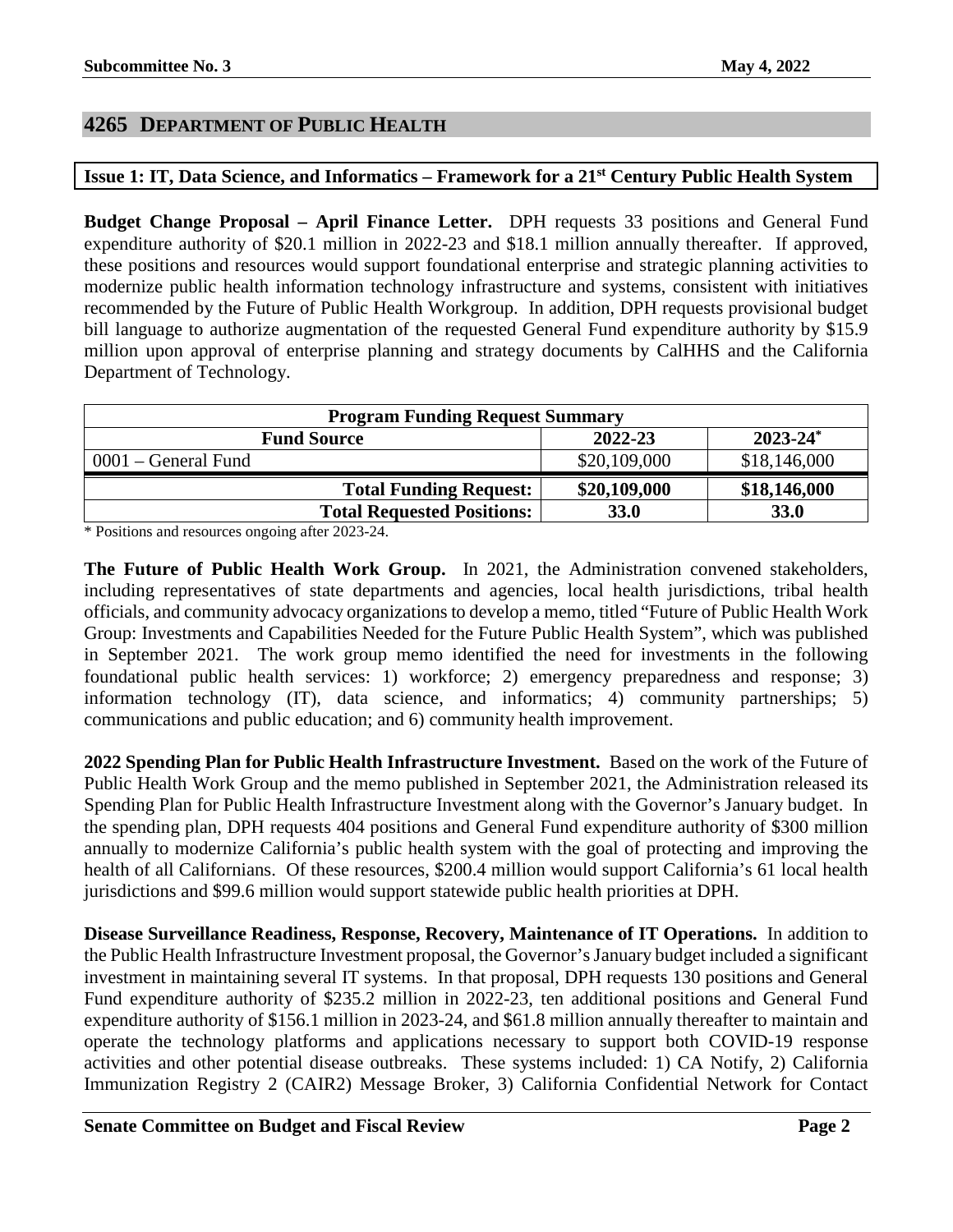Tracing (CalCONNECT), 4) California Reportable Disease Information Exchange (CalREDIE), 5) CDPH Employee Redirection Tracker (CERT), 6) California COVID-19 Reporting System (CCRS), 7) various enterprise infrastructure and security, 8) Laboratory Information Management System (LIMS), 9) Lab Testing Metrics (LTM) application, 10) Vaccine Management (including MyTurn and myCAvax), 11) Research Electronic Data Capture (REDCap), and 12) IT operations center management.

**Future of Public Health Workgroup - Information Technology (IT), Data Science, and Informatics.** Among the Future of Public Health Workgroup recommendations that were not addressed by proposals in the Governor's January budget were those related to information technology (IT), data science, and informatics. The projects supported by the January budget proposal for Disease Surveillance Readiness, Response, Recovery, and Maintenance of IT Operations primarily focus on systems established and utilized for the state's COVID-19 pandemic response. The Future of Public Health Workgroup made several recommendations related to the need for IT resources dedicated to state and local public health departments' broader public health mission and goals. Specifically, the workgroup suggested the following initiatives:

- 1) *Dynamic Public Health Structure.* Build a flexible and scalable backbone for dynamic public health activities using cloud-based, secure, and scalable platforms needed for data sharing and management.
- 2) *Surveillance and Licensing Systems*. Streamline data in disease surveillance and licensing systems to create one-stop shops for disease and environmental surveillance information.
- 3) *Rapid Public Health Data Services.* Enable more efficient public health business processes and reduce manual burden to facilitate more efficient tracking and impact assessments.
- 4) *Public Health Data Integration.* Integrate and access new data streams to enable public health analyses including electronic health records, social determinants of health, and environmental data.
- 5) *Public Health Information Asset Management*. Enhance system-wide data governance and standards.
- 6) *Analytics Workspaces.* Build analytics workspaces to query data, run, iterate, and share models on key public health use cases.
- 7) *Information Sharing and Interoperability.* Enable access to accurate and timely data for city and county health jurisdictions and stakeholders.
- 8) *Public Health Strategy and Innovation.* Build IT, data, and informatics capacity, skillsets, and knowledge sharing to improve decision making.
- 9) *Enhancing the Public Health IT Operating Model.* Establish an enterprise-wide IT, data science, and informatics project office to ensure successful delivery of these initiatives.

**Staffing and Resource Request.** DPH requests 33 positions and General Fund expenditure authority of \$20.1 million in 2022-23 and \$18.1 million annually thereafter to support foundational enterprise and strategic planning activities to modernize public health information technology infrastructure and systems, consistent with initiatives recommended by the Future of Public Health Workgroup. This request is comprised of three primary components:

1) One-time planning resources of \$18.5 million for foundational enterprise and strategic planning to modernize public health IT infrastructure and systems, and implement the ecosystem of data sharing. \$9.3 million of these resources are contingent on approval of enterprise planning and strategy documents.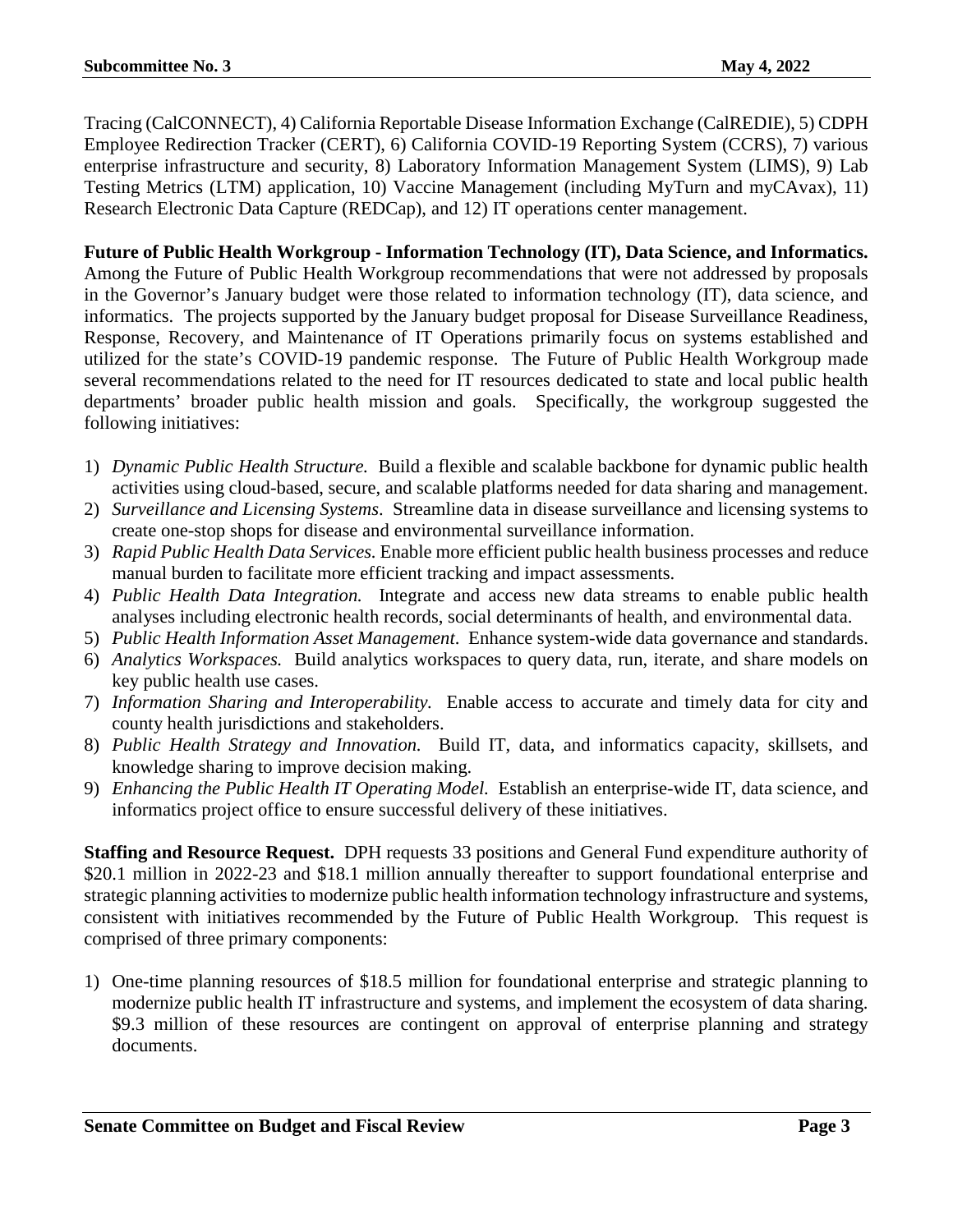- 2) One-time implementation resources of \$6.6 million, contingent on approval of enterprise planning and strategy documents, to begin implementation of a flexible and scalable information technology backbone, focusing on cloud migration and technology, and public health data systems integration.
- 3) Ongoing staffing, training, and expanded workforce pipeline resources of \$10.8 million in 2022-23 and \$18.1 million annually thereafter, including 33 positions, staff training and upskilling, and implementation of an internship program in 2023-24.

To implement these efforts, DPH requests the following positions and resources for each of these initiatives:

*Enterprise Planning and Strategy (Initiative 0).* DPH expects the enterprise planning and strategy phase to establish roadmaps for implementation of several of the initiatives identified in the workgroup memo. 22 positions and \$20.9 million in 2022-23 would support these efforts, including establishment of an Office of Data Strategy and Innovation (ODSI) with a Chief Data Officer (CDO), and an Office of Technology Innovation and Strategy and the following positions:

#### Office of Technology Innovation and Strategy

- **One Chief Technology Innovation Officer (CTIO)** would oversee and direct the operation of the Office of Technology Innovation and Strategy to identify strategies, business opportunities, and new technologies to deliver new capabilities to better meet business and programmatic needs. The CTIO would also oversee the Enterprise Architecture Services Section, Planning and Project Management, and Enterprise Platform Services Branch.
- **One Enterprise Platform Services Branch Chief** would administer, oversee, and lead development of an enterprise platform strategic plan and define platform standards, strategies for retiring systems and reducing costs, and develop an enterprise intake process to assess and prioritize requests.
- **One Information Technology Specialist (ITS) III** position would assist the CTIO to strategize, devise, and execute on the plan to meet the department's goals to digitally transform its operating model to deliver new capabilities to better meet business and programmatic needs.
- **One Information Technology Specialist (ITS) III** position would serve as Enterprise Cloud Architect and would develop the framework, methods, and models for cloud readiness assessment.
- **One Information Technology Specialist (ITS) III** position would serve as Enterprise Business Architect and would implement enterprise business strategy, principles, and roadmaps to address interoperability, portability, scalability, accessibility, and availability across DPH business programs, applications and systems.
- **One Information Technology Specialist (ITS) III** position would serve as Enterprise Platform Services Architect and would help lay the foundational framework necessary to launch the migration of systems into platform service-based solutions.

#### Enterprise Data and Analytics Section

- **One Information Technology Manager (ITM) I** position would manage the Enterprise Data and Analytics Section, set the direction for the section and organize the work of the data and analytics staff.
- **One Information Technology Supervisor (IT Sup) II** position would plan, organize and direct the work of the ITS II and ITS I staff in the section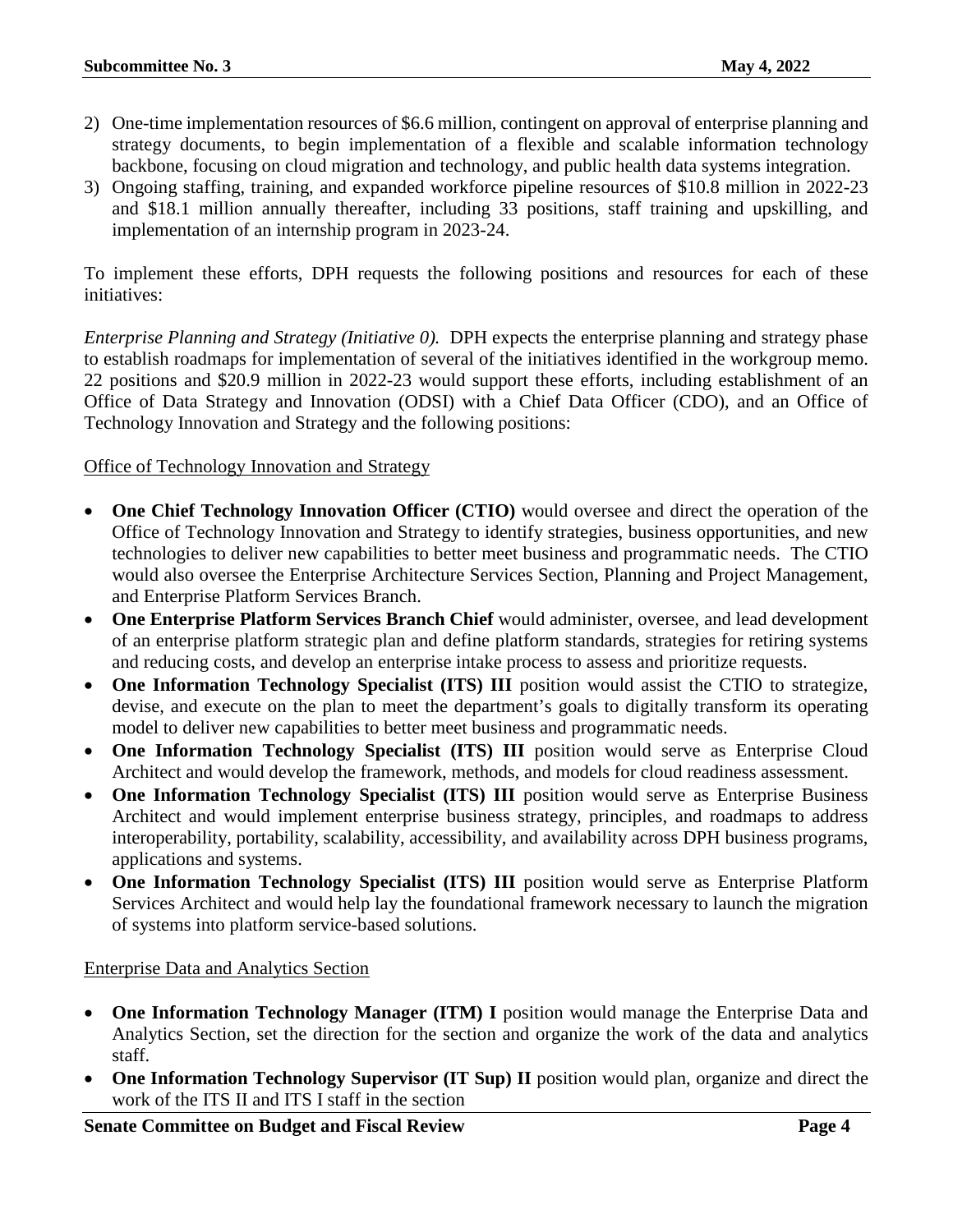- **One ITS II** position would work across vertical program domains.
- **Three ITS I** positions would serve as Data and Software Analyst, Data and Software Developer, and Data Security Administrator.

#### Enterprise Architecture Services Section (EASS)

• **Two ITS II** positions would serve as Enterprise Architects to develop and maintain the overall department architecture strategy for alignment with the CDPH Technology Management Plan.

#### CalHHS Office of the Agency Information Officer

• **One ITS II** position would serve in the CalHHS Office of the Agency Information Officer (OAIO) for integrated IT Capital planning, prioritization, and IT enterprise portfolio management.

#### Enterprise Platform Services Branch

- **One IT Sup II** position would assist the Enterprise Services Section Chief in the overall management and oversight of enterprise intake and delivery.
- **One ITS II** position would serve as Cloud Specialist, responsible for defining, maintaining, and maturing the cloud-based infrastructure and environments to support DevOps; maintain visibility over on premise and hybrid cloud migrations, manage cloud connections and relationships, analyze weaknesses, and recommend system improvements.
- **One ITS II** position would serve as DevOps Security Engineer, responsible for managing the overall security of the DevOps environment and working closely with the development teams to preserve data integrity and security at every stage of the product lifecycle.

#### Fiscal and Business Operations Section (FBOS)

- **One Staff Services Manager I** position would act as manager over the Recruitment and Resource Unit.
- **Three Associate Governmental Program Analysts (AGPA)** would provide IT personnel resources for recruiting, filling vacancies, maintaining and updating organizational charts, and assisting with contracts.

#### Consulting Costs

- Initiative 1 Planning Contracts: Dynamic Public Health Infrastructure DPH requests General Fund expenditure authority of \$1.6 million in 2022-23 for Cloud Assessment and Application Migration Strategies. According to DPH, fourteen candidate applications have been identified for migration. The requested resources would support contract staff for seven to eight months to develop a unified cloud environment to support current and future public health operations, including prioritizing applications for migration and developing migration plans.
- Initiative 2 Planning Contracts: Surveillance and Licensing System Consolidation Strategy DPH requests General Fund expenditure authority of \$3.3 million in 2022-23 for strategy development related to planning for consolidation of licensing and surveillance systems. According to DPH, there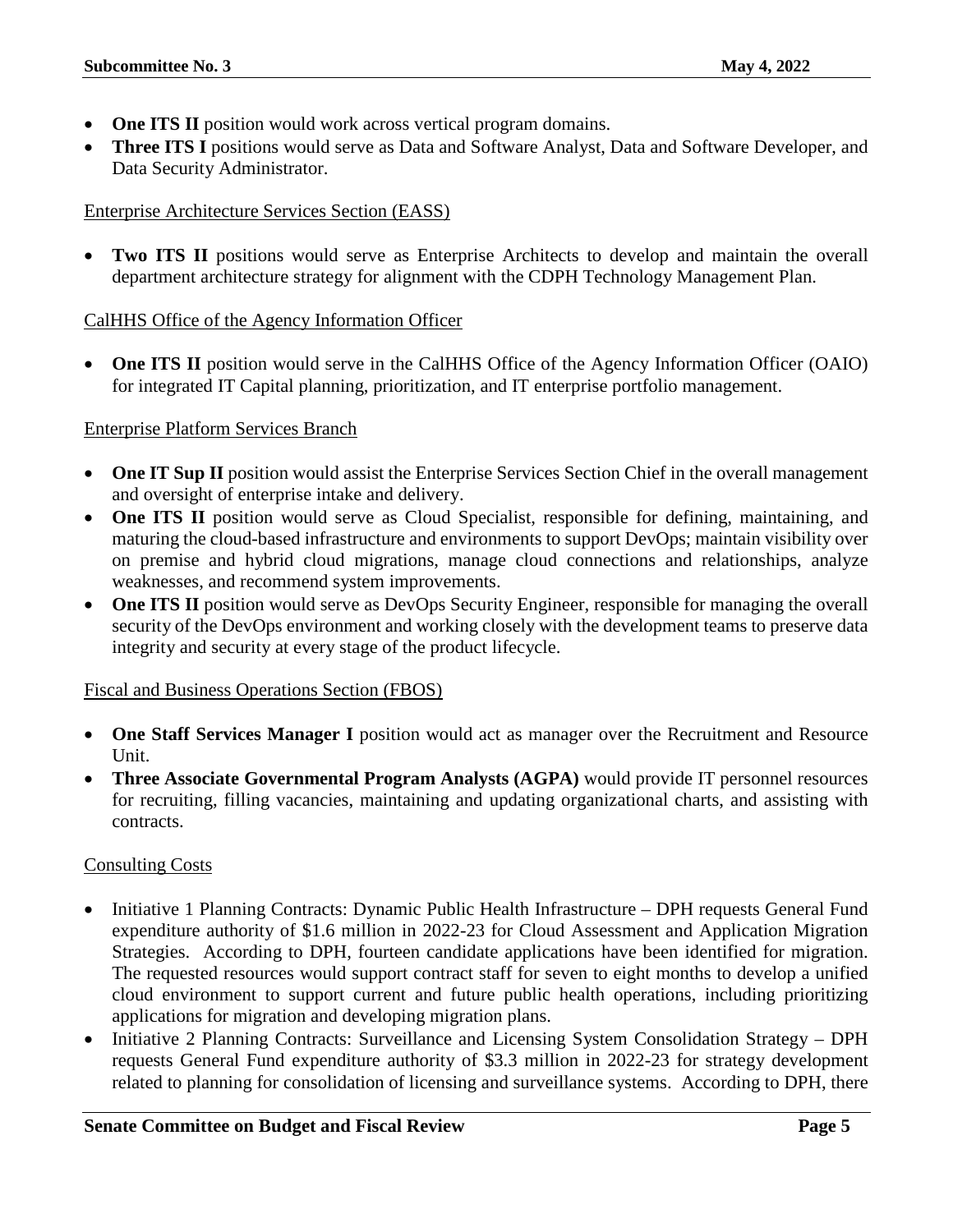are 31 separate disease surveillance systems and 32 separate licensing systems. One out of twenty of these systems report 20 or fewer active users. As a result, twelve surveillance and licensing systems have been identified as candidates for consolidation. The requested resources would support contract staff for eight months to perform an architectural analysis of these systems that prioritizes consolidation and develops consolidation strategies and development plans.

- Initiative 2 Planning Contracts: Syndromic Surveillance Architecture Integration, Case Management, and Reporting Strategy – DPH requests General Fund expenditure authority of \$2.6 million in 2022- 23, contingent on approval of enterprise planning and strategy documents, for development related to implementation of the Centers for Disease Control and Prevention (CDC) BioSense platform and enhancement of syndromic surveillance data. These resources would support contract staff for five to eight months and management staff for twelve months.
- Initiative 3 Planning Contract: Rapid Public Health Data Services Platform Consolidation Strategies – DPH requests General Fund expenditure authority of \$2.2 million in 2022-23 for Platform Consolidation planning, including evaluation of low code platforms and recommendations for platform consolidation.
- Initiative 3 Planning Contract: Rapid Public Health Data Services Licensing Application Migration Strategies – DPH requests General Fund expenditure authority of 2.2 million in 2022-23 for Licensing Application Migration Strategies, including consolidating on-premise systems and migrating services on those systems to the cloud. According to DPH, six applications have been identified as candidates for migration.
- Initiative 4 Planning Contracts: Public Health Data Integration Strategy DPH requests General Fund expenditure authority of \$1.7 million in 2022-23, contingent on approval of enterprise planning and strategy documents, for development of governance, charter, roadmap, engagement model, and plans for data integration and distribution of informed public health decision making. These resources would support contract staff for six to seven months for establishing a data intelligence hub.
- Initiative 5 Planning Contracts: Public Health Data Governance Strategy DPH requests General Fund expenditure authority of \$756,000 in 2022-23, contingent on approval of enterprise planning and strategy documents, for development of a multi-year, enterprise-wide data strategy and roadmap.
- Initiative 5 Planning Contracts: Public Health Information Portfolio Strategy DPH requests General Fund expenditure authority of \$1.3 million in 2022-23, contingent on approval of enterprise planning and strategy documents, to assess the department's information portfolio and business objectives; evaluate costs, risk, and benefits of potential information portfolio assets; prioritize and select assets that best align with business objectives; set schedules and balance resource requirements; and measure and manage the value of the portfolio over time.
- Initiative 6 Planning Contracts: Public Health Data Integration Strategy DPH requests General Fund expenditure authority of \$1.5 million in 2022-23, contingent on approval of enterprise planning and strategy documents, for expansion of analytics workspaces to query data, iterate, and share models around public health use cases.
- Initiative 7 Planning Contracts: Information Sharing and Interoperability DPH requests General Fund expenditure authority of \$1.5 million in 2022-23, contingent on approval of enterprise planning and strategy documents, for contract staff to research interoperability opportunities within and across programs and with external stakeholders; research current public facing dashboards and understanding gaps; and making recommendation for specific helpdesk support capabilities.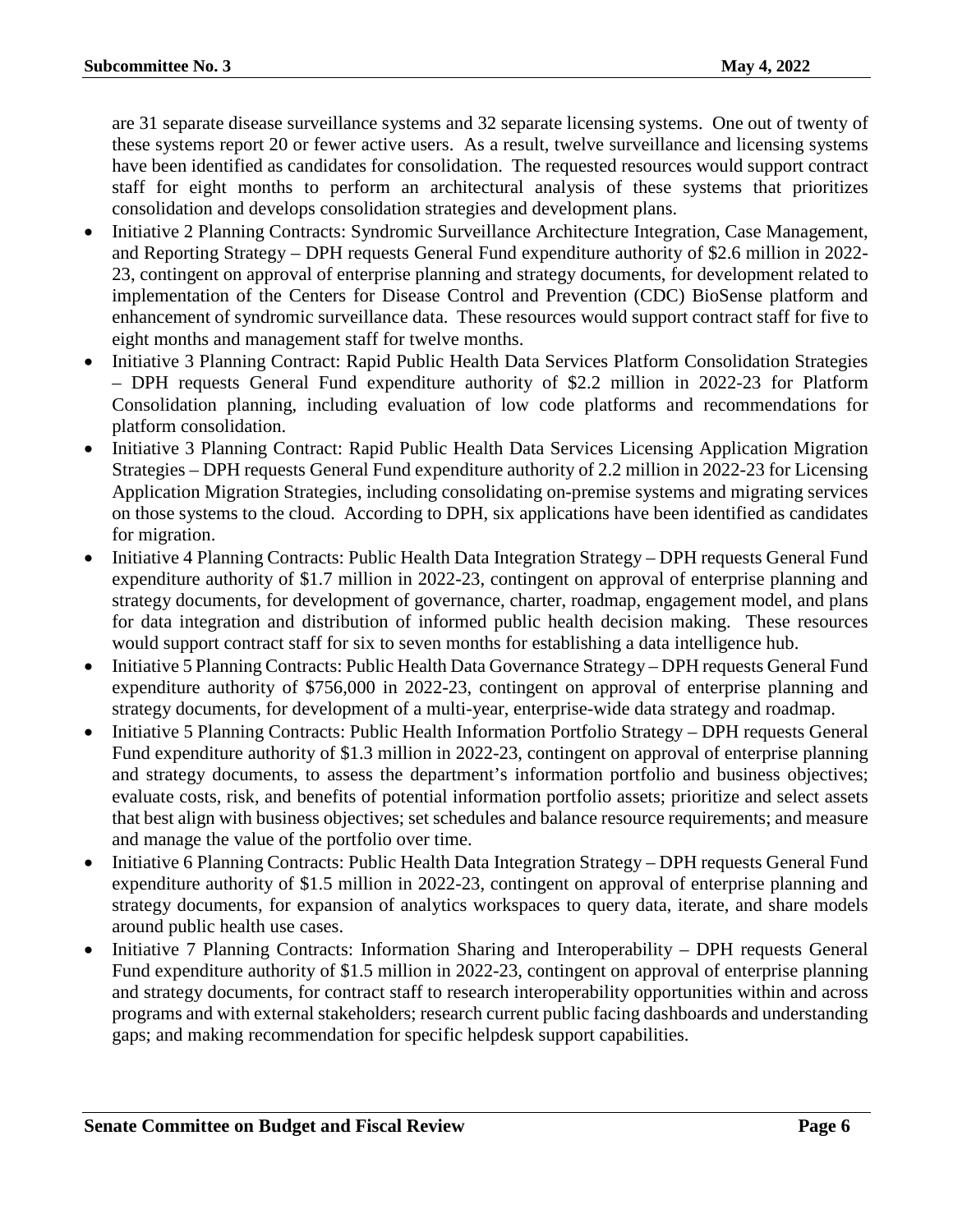*Initiative 1 – Dynamic Public Health Structure.* This initiative would establish a foundational infrastructure that expands the department's cloud operations, replacing legacy infrastructure with more than 70 percent of components on physical premises. According to DPH, legacy on-premises infrastructure is inflexible, less adaptable, and limits scaling, self-service, and effective partnerships with internal stakeholders, external departments, and oversight agencies. Implementation of this initiative would require the following contract resources:

- Cloud Application Migration Implementation DPH requests General Fund expenditure authority of \$4 million in 2022-23, contingent on approval of enterprise planning and strategy documents, to initiate cloud application migrations of legacy systems. According to DPH, fourteen candidate applications have been identified for cloud migration.
- Capacity Expenses for Cloud Operations DPH requests General Fund expenditure authority of \$1.3 million in 2022-23, contingent on approval of enterprise planning and strategy documents, to support the capacity expenses for cloud and platform operations related to Azure, Databricks, and Snowflake platforms for the fourteen applications.

*Initiative 2 – Surveillance and Licensing Systems.* This initiative would: 1) consolidate surveillance and licensing systems to reduce number of systems, consolidate data sources, and enable data to be used in public health informatics; and 2) implementation of the CDC BioSense Platform, explore integration with DPH systems, and expand available syndromic surveillance data by onboarding facilities and local health jurisdictions. Proposed expenditures related to this initiative are included in the Enterprise Planning and Strategy (Initiative 0) efforts.

*Initiative 3 – Rapid Public Health Data Services.* This initiative would implement a low-code application platform to support rapid and responsive development of business services built using a rich suite of deploy-ready technical capabilities like workflow, digital signature, financial transactions, and forms management. Proposed expenditures related to this initiative are included in the Enterprise Planning and Strategy (Initiative 0) efforts.

*Initiative 4 – Public Health Data Integration.* This initiative would focus on integrating multiple diverse data sets and public health information into DPH systems, including streamlining current data teams and vital statistics products and acquiring a multitude of new data sources to be used enterprise-wide. This effort would include combining the Informatics Branch and the Vital Statistics Branch into the Office of Data Strategies and Innovation (ODSI), redirecting 10 vacant positions and adding one new position. Implementation of this initiative would require the following positions and contract resources:

#### Office of Data Strategy and Innovation

- **Three Research Data Specialist I** positions (redirected) would act as subject matter experts for the inter-jurisdictional exchange of vital events; perform data linkage for special contractual projects, engage with stakeholders that use these systems; extract, analyze data, validate and peer review final tabulated products; actively participate in the Data Review Committee to review data prior to release from the unit to verify compliance with data de-identification guidelines; and participate in the design and development of vital records projects, web-based applications, and analytical tools.
- **One Research Data Analyst** (redirected) would participate in the data acquisition process; participate in development of surveillance and licensing system consolidation; participate in public health data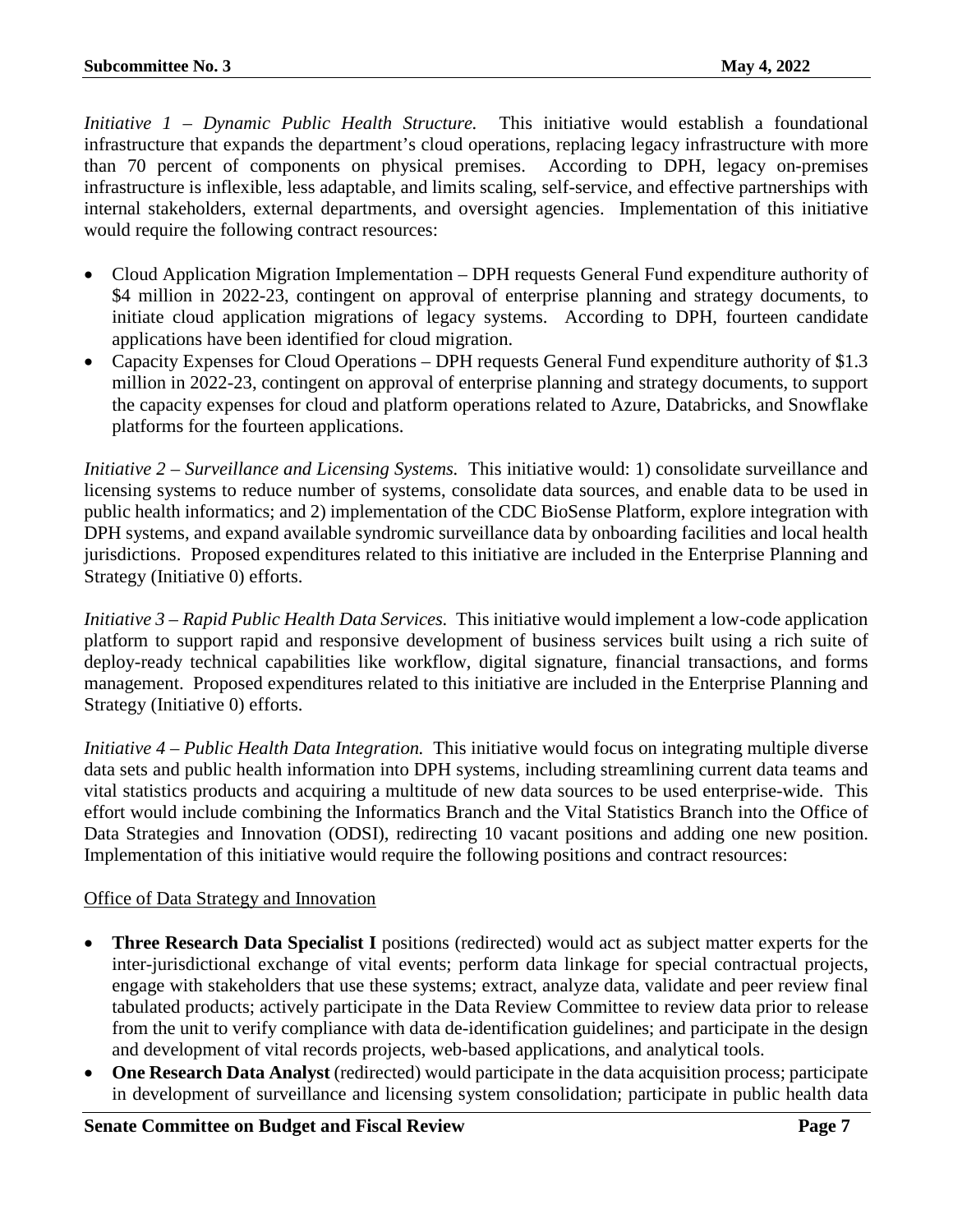integration and public health information asset management strategy; provide advanced data acquisition and data quality support; support procurement of data sets; extract, clean, and prepare necessary data sets; conduct quality control evaluations on final data products; provide programs with requested data products; confirm successful migration of data between systems; identify and develop mathematical models and analytics services to optimize use of public health data; prepare custom data; and extract and report at the request of center leadership.

- **One Research Data Specialist II** position (redirected) would perform operational analysis functions and support data end users.
- **One Research Data Supervisor I** position (redirected) would lead development and implementation of demographics in external reports by planning, organizing, and conducting data analysis of statewide and county health data.
- **One Staff Services Manager III** position (redirected) would oversee and collaborate with all interested parties within DPH, state, and federal agencies, and other jurisdictions and health departments to improve data accuracy and analytics capacity.
- One Research Scientist Supervisor I position (redirected) would lead department-wide efforts and implementation of data visualization software, quality metrics, and predictive analytics techniques.
- **One Staff Services Manager I** position (redirected) would establish policies for data exchange with internal and external customers that comply with vital statistics data release laws.
- **One Office Technician** (redirected) would provide administrative support to the Informatics Branch.
- **One Research Scientist Supervisor I** position (new) would oversee and provide guidance and direction the CalIVRS team, work across programs to get input on CalIVRS, and develop policy recommendations for leadership regarding functionality.

#### Contract Resources

- Public Health Data Integration DPH requests General Fund expenditure authority of \$780,000 in 2022-23, contingent on approval of enterprise planning and strategy documents, for data and information integration.
- Capacity Expense for Health Data Integration DPH requests General Fund expenditure authority of \$610,000 in 2022-23, contingent on approval of enterprise planning and strategy documents, for costs of Cloud and Platform Operations related to Azure, Databricks, and Snowflake platforms.

*Initiative 5 – Public Health Information Asset Management.* This initiative would focus on enhancing system-wide data governance and standards to improve data quality, build shared data definitions, maintain appropriate access while meeting or exceeding security standards, prioritize data acquisition efforts and raise the level of data literacy across state and local governmental public health systems. Implementation of this initiative would require the following positions:

- **One Health Program Specialist (HPS) II** position would serve as Lead Community Engagement Data Specialist, responsible for engagement with both local health jurisdictions and individual partners to tighten information flow, personalize interaction, and develop frequent touch points with community partners.
- **One HPS II** position would serve as Lead Health Care Data Specialist, leading the coordination of cross-cutting program activities in partnership with the centers and offices at DPH.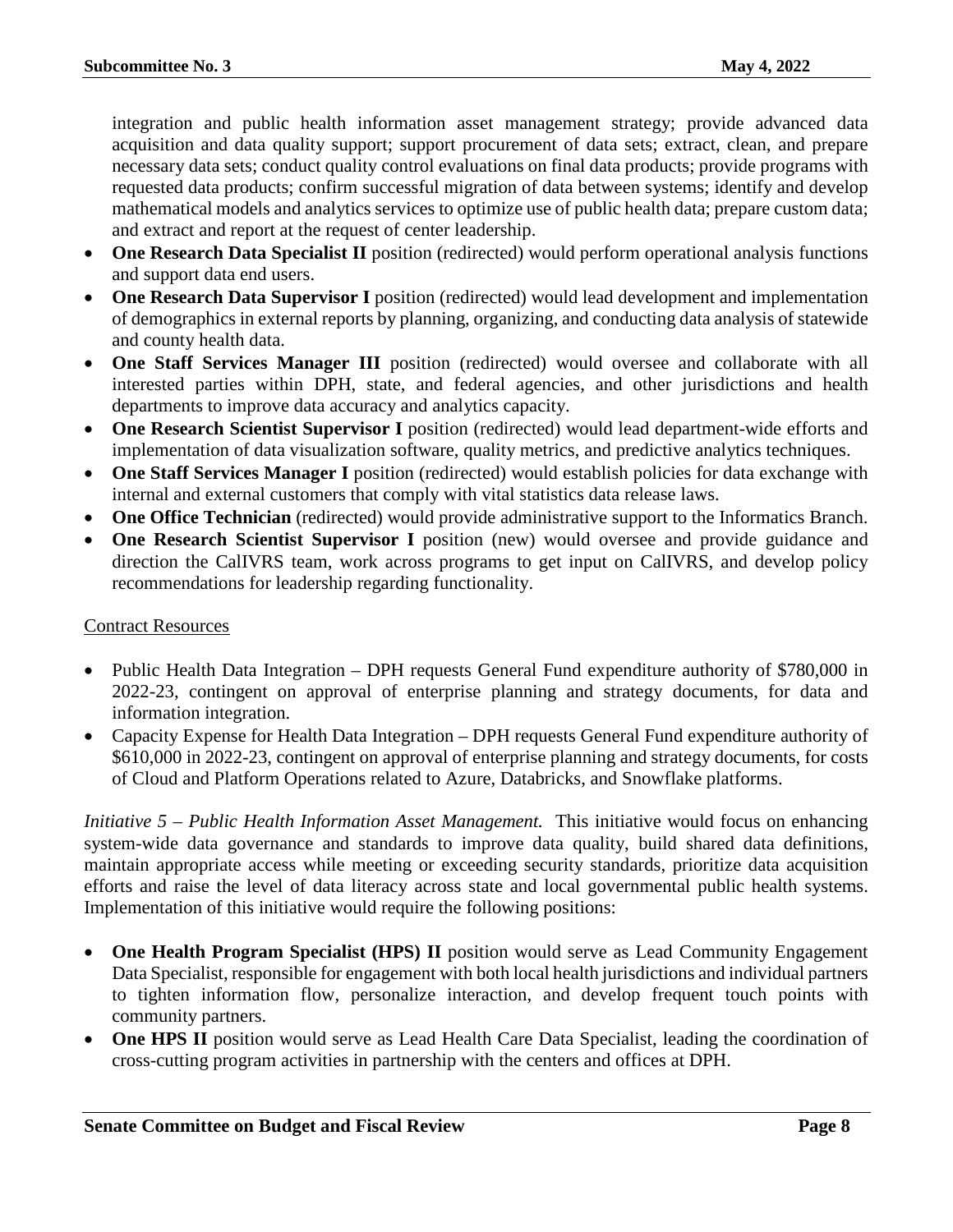- **One HPS II** position would serve as Lead Health Equity Data Specialist, championing health equity in data, and identifying and implementing transformation of public health data to be equity focused data.
- **One HPS II** position would serve as Lead Population Health Data Specialist, leading the Data Governance Steering Committee, implementing the high-level vision and goals from a departmentwide perspective, and creating a clear understanding of program roles and responsibilities within the committee to govern public health data.

*Initiative 6 – Analytics Workspaces.* This initiative would expand upon the analytics workspaces developed for the COVID-19 pandemic response related congregate care dashboard, to query data, iterate, share models, and develop dashboards around public health use cases. Proposed expenditures related to this initiative are included in the Enterprise Planning and Strategy (Initiative 0) efforts.

*Initiative 7 – Information Sharing and Interoperability.* This initiative would focus on building bidirectional, collaborative systems for access to data sets such as disease registries, immunization registries, vital statistics registries and others. Proposed expenditures related to this initiative are included in the Enterprise Planning and Strategy (Initiative 0) efforts.

*Initiative 8 – Public Health Strategy and Innovation.* This initiative would focus on addressing the following gaps and challenges: 1) lack of committed data and informatics workforce pipeline and access to relevant training throughout DPH to support a workforce equipped with appropriate knowledge; 2) siloed roles and lack of cross-functional engagement; 3) lack of appropriate positions in the center and corresponding staff and funding that could provide centralized support to programs for data and analytics; 4) opportunities to upskill and cross-skill DPH's workforce to prepare for the future of public health. Implementation of this initiative would require the following contract resources, beginning in 2023-24:

- Upskilling Trainings DPH requests General Fund expenditure authority of \$4.9 million in 2023-24 and annually thereafter to support upskilling training to develop subject matter-specific training and practical frameworks for public health staff, including: 1) self-guided or asynchronous general overview online training; 2) small cohort hybrid training using real time data; 3) large lectures for general content and specific skills; 4) training for different levels of staff; 5) subject matter-specific training and practical frameworks on decision intelligence for public health staff; and 6) training in behavioral economics, health economics, return on investment, multi-criteria decision theory, and developing interventions based on these models.
- Partnerships for Workforce Pipelines DPH requests General Fund expenditure authority of \$2.4 million in 2023-24 and annually thereafter to support educational partnerships to foster a robust student internship, fellowship, and apprenticeship program to provide opportunities to recruit and hire new talent, with necessary IT, data, and informatics capacity, skillsets, and knowledge, while also building partnerships with educational institutions.

*Initiative 9 – Enhancing the Public Health IT Operating Model.* This initiative would focus on project management resources needed for the success of the other initiatives. Implementation of this initiative would require the following positions:

Planning and Project Management Branch (PPMB)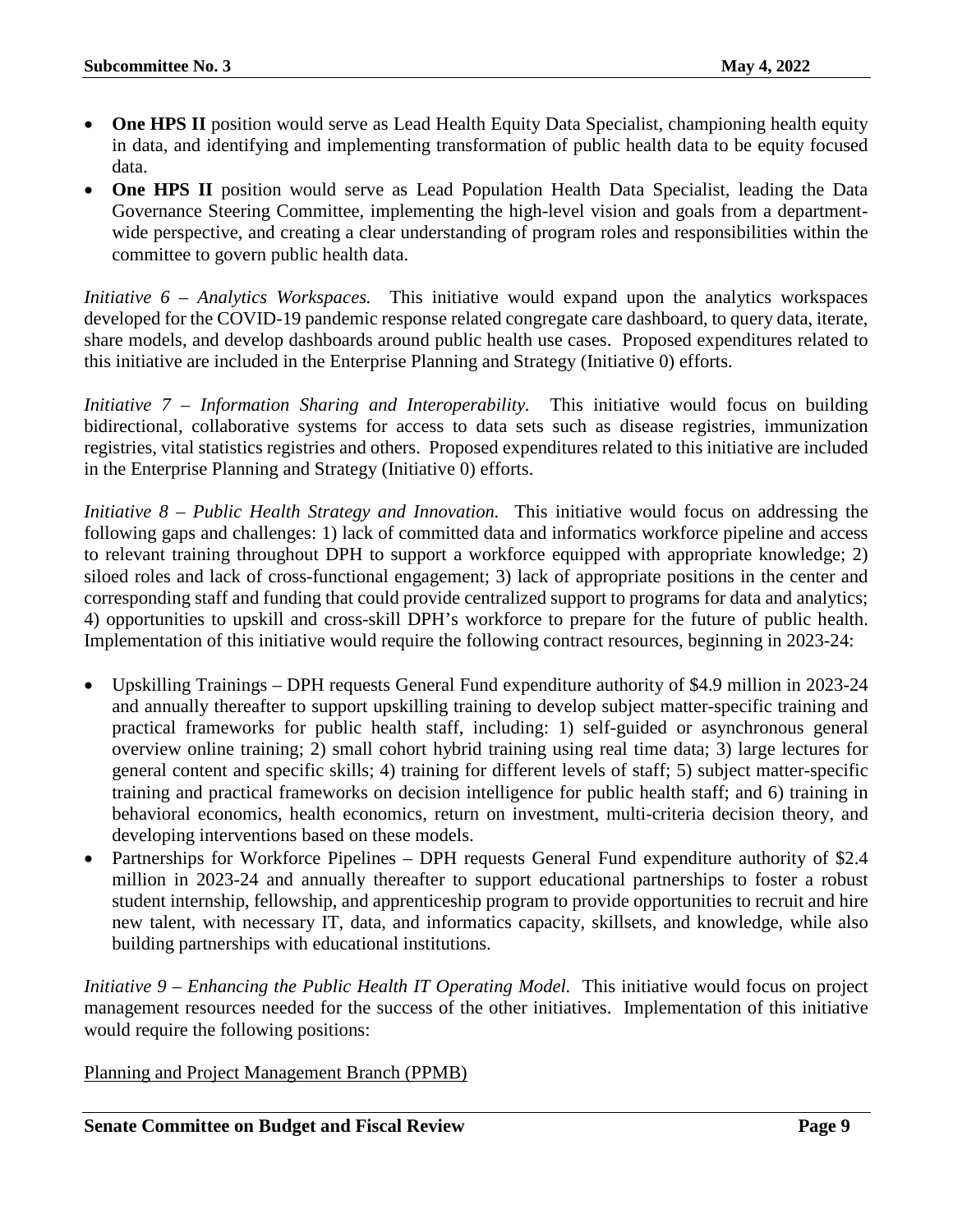- **Three IT Sup II** positions would plan, organize, and direct work of IT staff; provide IT project planning, approvals, and initiation; IT project management, oversight, governance, and reporting services; and guidance to less experienced project managers.
- **One IT Specialist II** position would support low to medium complexity, department-wide projects, track project risks, schedule, budget, and quality through close coordination with team members and department partners.
- **One IT Associate** would serve as the first level project analyst and technical specialist in providing project management support, monitoring, and problem resolution of all DPH IT projects.

#### CalHHS - OAIO

• **One IT Specialist I** position would serve in the CalHHS Office of the Agency Information Officer (OAIO) for integrated IT Capital planning, prioritization, and IT enterprise portfolio management.

**Subcommittee Staff Comment and Recommendation—Hold Open.** Subcommittee staff recommends holding this item open to allow continued discussions in advance of the May Revision.

**Questions.** The subcommittee has requested DPH to respond to the following:

1. Please provide a brief overview of this proposal.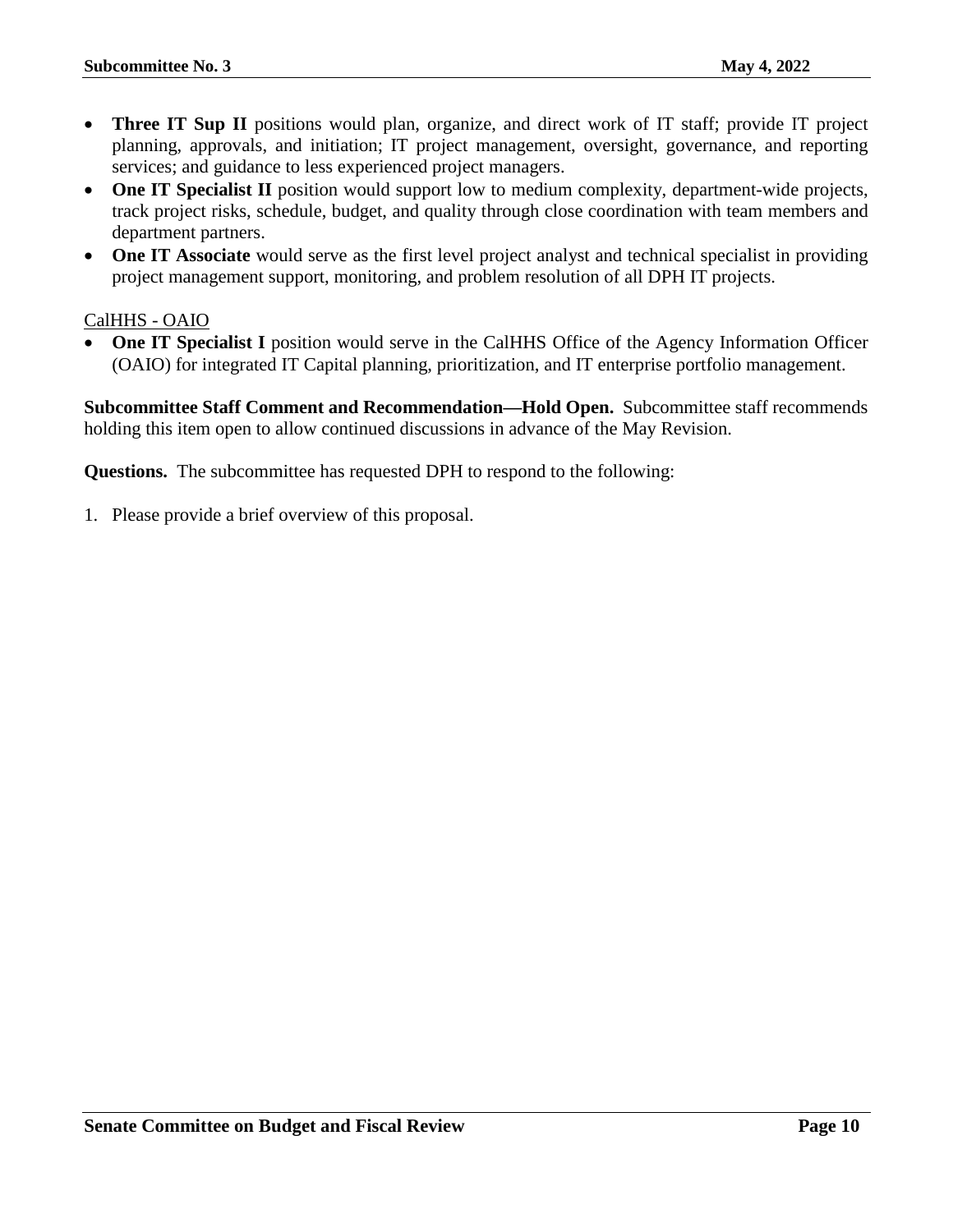#### <span id="page-10-0"></span>**Issue 2: April Finance Letter – Technical Adjustment**

**Technical Adjustment – April Finance Letter.** DPH requests the following technical adjustment to its budget:

*Children and Youth Behavioral Health Initiative.* DPH requests budget bill language to extend until June 30, 2024, the encumbrance and expenditure authority of \$50 million General Fund approved in the 2021 Budget Act for the Children and Youth Behavioral Health Initiative. The 2021 Budget Act augmentation was approved to support a comprehensive and linguistically proficient public education and change campaign to raise behavioral health literacy to normalize and support the prevention and early intervention of mental health and substance use challenges.

**Subcommittee Staff Comment and Recommendation—Hold Open.** Subcommittee staff recommends holding this item open to allow continued discussions in advance of the May Revision.

**Questions.** The subcommittee has requested DPH to respond to the following:

1. Please provide a brief overview of this technical adjustment.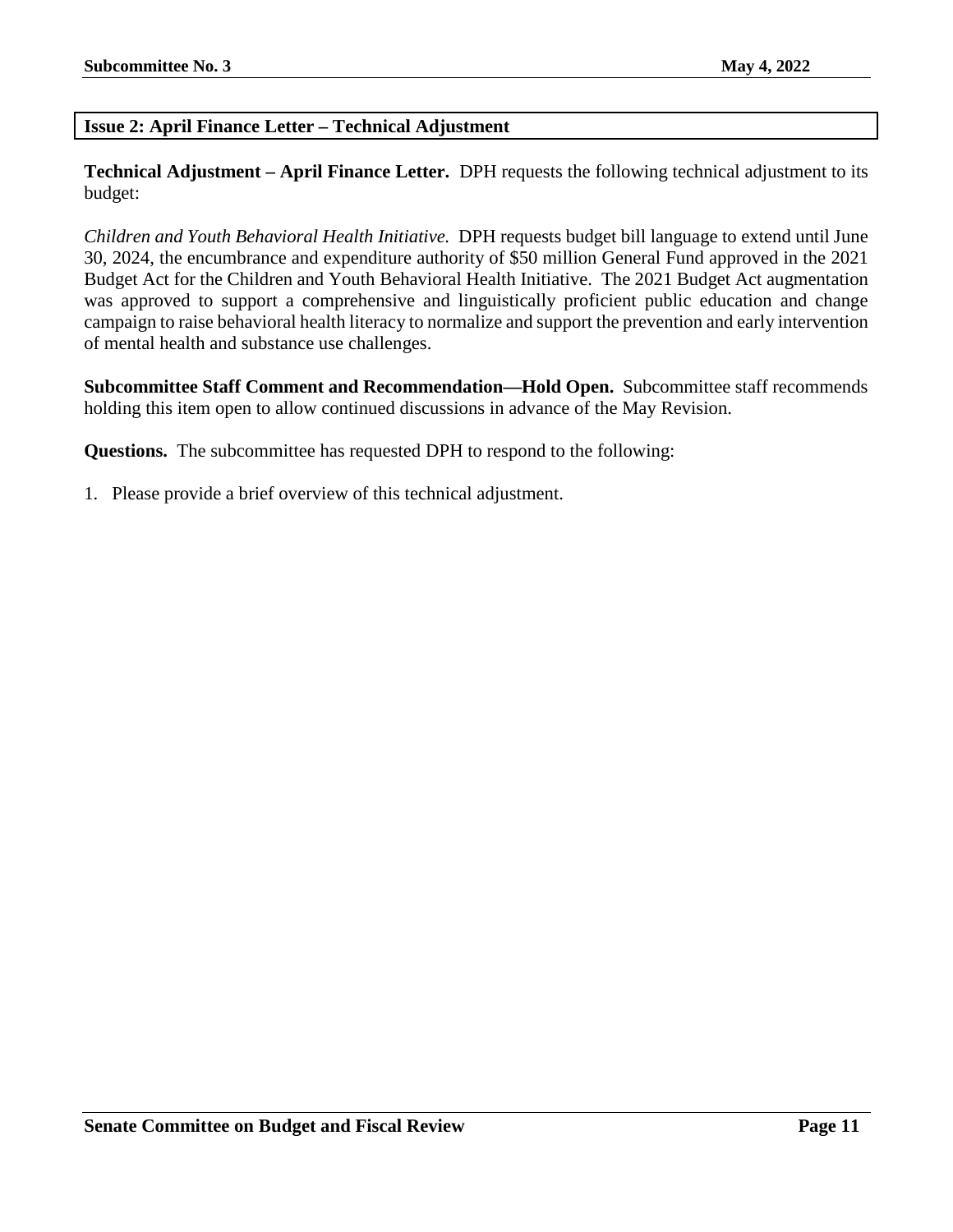#### <span id="page-11-0"></span>**4140 DEPARTMENT OF HEALTH CARE ACCESS AND INFORMATION**

#### <span id="page-11-1"></span>**Issue 1: Health Workforce Programs and Central Services Resources**

**Budget Change Proposal – April Finance Letter.** HCAI requests 32 positions, funded with existing expenditure authority. If approved, these positions would support administration of health and behavioral health workforce development programs approved by the Legislature in previous fiscal years, as well as programs proposed in the Governor's January budget.

| <b>Program Funding Request Summary</b> |         |               |
|----------------------------------------|---------|---------------|
| <b>Fund Source</b>                     | 2022-23 | $2023 - 24^*$ |
| $0001$ – General Fund                  |         |               |
| <b>Total Funding Request:</b>          |         | -ת.           |
| <b>Total Requested Positions:</b>      | 32.0    | 32.0          |

\* Positions ongoing after 2023-24.

**Background.** According to HCAI, funding for the department's workforce programs funding has grown more than four-fold, from approximately \$170 million in 2020-21 to over \$800 million annually beginning in 2021-22. Expansions in funding for workforce development programs, such as Song-Brown, or the Health Professions Career Opportunity Program have led to increased workload for the department. In addition to increased funding, recent budgets have increased the type of workforce programs HCAI is administering, including for certified nursing assistants, substance use disorder counselors, a new behavioral health coach classification. HCAI also is expanding its work in behavioral health fields, implementing initiatives to develop a new community health workforce, and accelerate training of social workers and support the broader care workforce beyond the health arena. The Governor's January budget included proposals to train 25,000 community health workers, increase the number of nursing professionals, increase the number of trained social workers, increase behavioral health providers, increase linguistic and cultural competencies in the health care workforce, and research health workforce shortages and support research on best practices and strategies to build a diverse, culturally competent health workforce. The January budget proposal included funding for state operations costs for administration of the programs, but did not include position authority.

**Staffing Request.** HCAI requests 32 positions, funded with existing expenditure authority, to support administration of health and behavioral health workforce development programs approved by the Legislature in previous fiscal years, as well as programs proposed in the Governor's January budget. Specifically, HCAI requests the following positions:

#### Workforce for a Healthy California for All Program – 12 positions

- **One Health Program Specialist I** would serve as a policy specialist to assist with ongoing policy and program support, including social work and community health worker professions.
- **One Health Program Specialist I** would provide health workforce policy support to the Health Workforce Education and Training Council.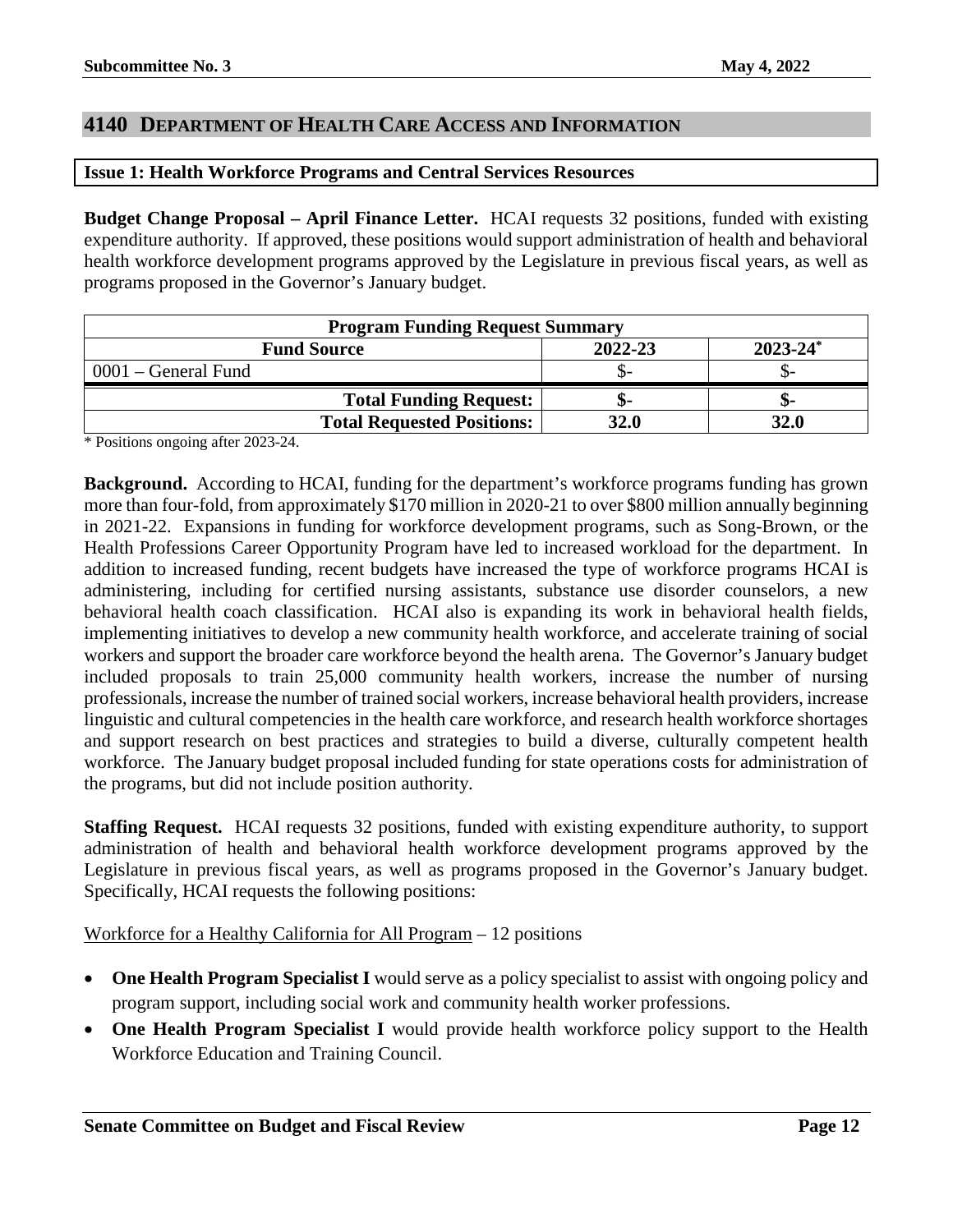- **One Research Data Specialist I** would provide data analysis and data management support to the Health Workforce Education and Training Council.
- **One Associate Governmental Program Analyst (AGPA)** and **one Staff Services Analyst (SSA)**  would implement and administer community health worker, nursing, social work, multilingual grant, scholarship, and stipend programs.
- **One SSA** would implement and administer social work grant, scholarship, and stipend programs.
- **Two Program Technician II** positions would process grant agreements, scholarship agreements, and loan repayment agreements associated with these programs.
- **One Staff Services Manager I (Specialist)** would serve as the Health Equity coordinator ensuring program goals are realized, specifically to recruit, train, hire, and advance an ethnically and culturally inclusive health and human services workforce, with improved diversity, compensation, and healthequity outcomes.
- **Two AGPAs** would serve as Contract Analysts to perform all contract support activities.
- **One Budget Analyst** would perform all budget support activities including but not limited to budget development and maintenance functions.

#### Children and Youth Behavioral Health Initiative – Four positions

- **One Health Program Specialist II** would serve as HCAI's behavioral health specialist, supporting implementation of new behavioral health workforce programs.
- **Three SSAs** would support administration of loan repayment, scholarship, stipend, and grant programs for behavioral health professions.

#### Health Professions Careers Opportunity Program (HPCOP) – One position

• **One Staff Services Analyst** would support successful implementation and long-term sustainability of the HPCOP pipeline programs.

#### Small Rural Hospital Improvement Program (SHIP) – One position

• **One Staff Services Manager I** position to supervise the SHIP program.

#### Song-Brown Program – Two positions

• **Two AGPAs** would support program administration and monitoring of awarded organizations in the Song-Brown Program.

#### Loan Repayment and Scholarship Programs – Five positions

• **Three AGPAs** would support ongoing administration of scholarship and loan repayment programs, such as the Steven M. Thompson Physician Corps Loan Repayment Program and Allied Healthcare Loan Repayment and Scholarship Programs.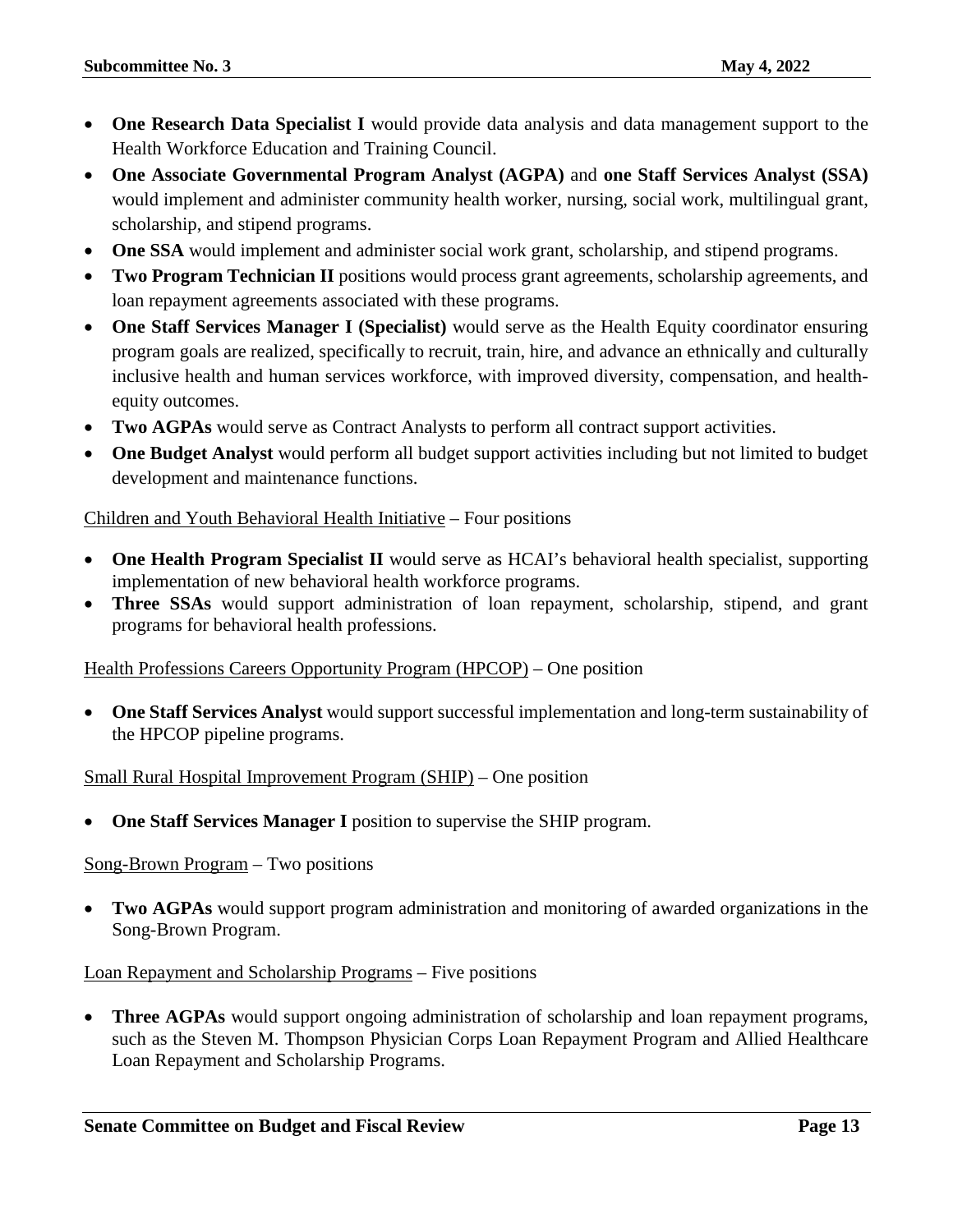• **Two SSAs** would support the ongoing administration of scholarship and loan repayment programs, such as Bachelor of Science Nursing Loan Repayment Program, Associate Degree Nursing Scholarship Program, and Vocational Nurse Scholarship Program.

Workforce Development Division Operations – Four positions

- **One Staff Services Manager I** would manage the operational support needs in the division.
- **Two AGPAs** would support communications and outreach efforts to generate awareness for prospective applicants of HCAI's workforce programs; and support budget, accounting, invoicing, and contracting workflows across health workforce programs.
- **One Staff Services Manager I** would provide long-term internal project management services to HCAI's new and growing workforce programs.

Central Services Support – Three positions

- **One Staff Services Manager III** would serve as Human Resource Relations Officer, to provide administrative support to the growing HCAI workforce.
- **One Staff Services Manager II** would serve as Budget Officer, to support the growing budgetary needs of HCAI.
- **One Accounting Officer** would support the growing grant program of HCAI.

**Subcommittee Staff Comment and Recommendation—Hold Open.** Subcommittee staff recommends holding this item open to allow continued discussions in advance of the May Revision.

**Questions.** The subcommittee has requested HCAI to respond to the following:

1. Please provide a brief overview of this proposal.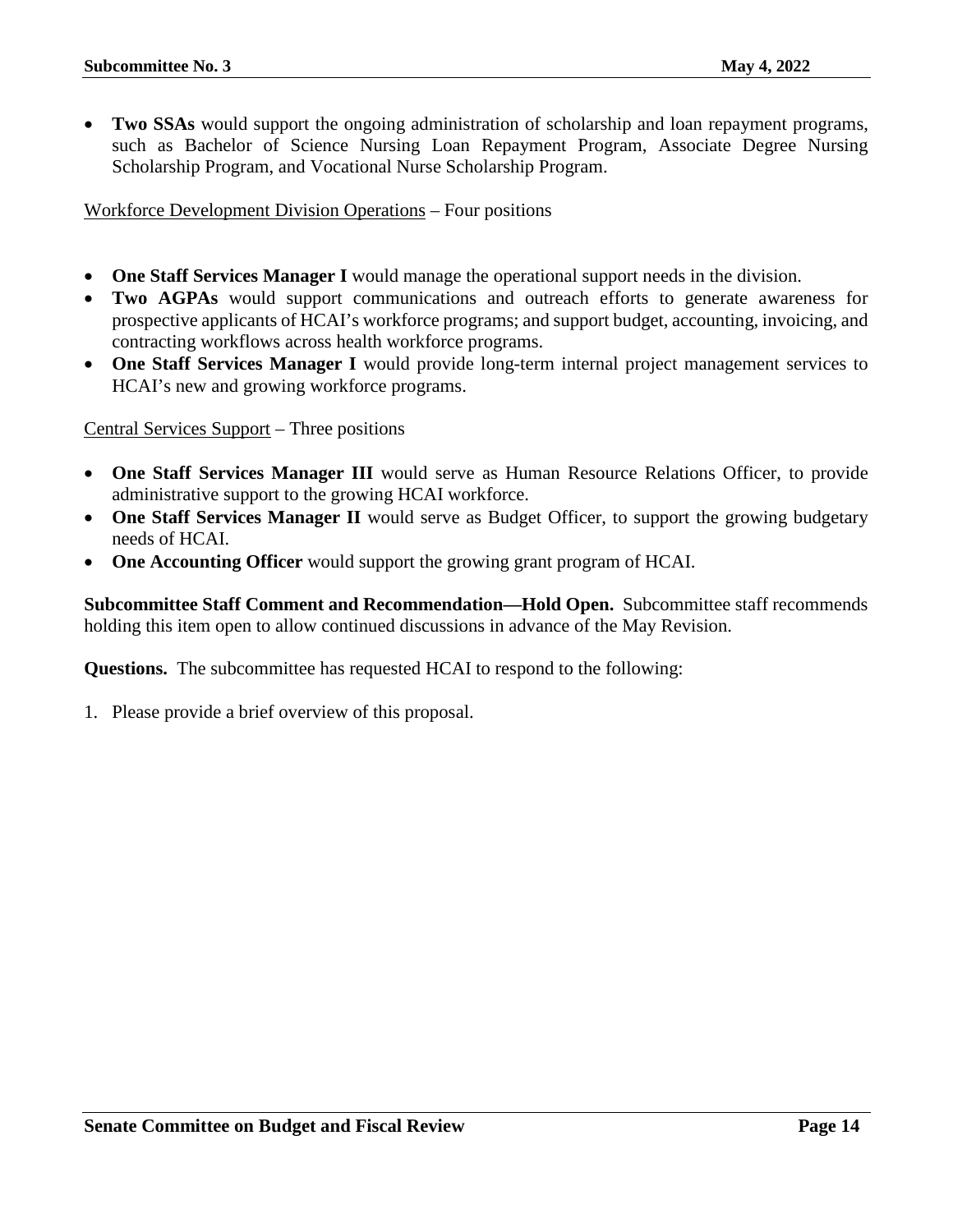#### <span id="page-14-0"></span>**Issue 2: Office of Health Care Affordability**

**Budget Change Proposal – April Finance Letter.** HCAI requests 59 positions in 2022-23, 117 positions and General Fund expenditure authority of \$13 million in 2023-24, and 142 positions and General Fund expenditure authority of \$31.6 million annually thereafter. If approved, these positions and resources would support implementation of the Office of Health Care Affordability, which would establish and enforce statewide and sectoral health care cost targets. The position authority in 2022-23 would be supported by the Administration's proposed reappropriation of \$30 million for the Office adopted in the 2021 Budget Act, the subject of a separate request with accompanying trailer bill language included in the Governor's January budget.

| <b>Program Funding Request Summary</b> |         |               |
|----------------------------------------|---------|---------------|
| <b>Fund Source</b>                     | 2022-23 | $2023 - 24^*$ |
| $0001$ – General Fund                  |         | \$13,021,000  |
| <b>Total Funding Request:</b>          |         | \$13,021,000  |
| <b>Total Requested Positions:</b>      | 59.0    | 117.0         |

\* Additional fiscal year resources requested: 2024-25: 142 positions and \$31,630,000; 2025-26 and ongoing: \$31,580,000.

**Office of Health Care Affordability and Health Care Payments Data Program.** The Governor, in his 2020 January budget, proposed the establishment of an Office of Health Care Affordability to increase price and quality transparency, develop specific strategies and cost targets for different sectors of the health care industry, and financial consequences for entities that fail to meet these targets. The proposal included expansion and recasting of existing health care cost data efforts as the Health Care Payments Data Program at HCAI, and expected this program to become an integrated part of the data collection efforts to support the efforts of the new Office of Health Care Affordability. Due to the pandemic, the Administration withdrew its proposal to implement the Office of Health Care Affordability, but continued with its proposal to move forward to the next stage of development of the Health Care Payments Data Program.

The 2021 January budget reintroduced the proposal for the Office of Health Care Affordability, with updated statutory language. According to the Administration, the proposed Office of Health Care Affordability would have done the following:

- **Set Health Care Cost Targets by Sector.** The Office would establish a statewide health care cost target with the authority to set specific targets by sector, including by payer, provider, insurance market or line of business.
- **Increase Cost Transparency.** The Office would collect and analyze data from existing and emerging public and private data sources to publicly report total health care spending and factors contributing to health care cost growth. The Office would publish an Annual Report and conduct public hearings about performance against the health care cost targets, trends in health care costs, and recommendations for mitigating cost growth.
- **Enforce Compliance with Cost Targets.** The Office would oversee the state's progress towards meeting health care cost targets by providing technical assistance, requiring public testimony, requiring submission of corrective action plans, monitoring progress of corrective action plans, and assessing escalating civil penalties for noncompliance.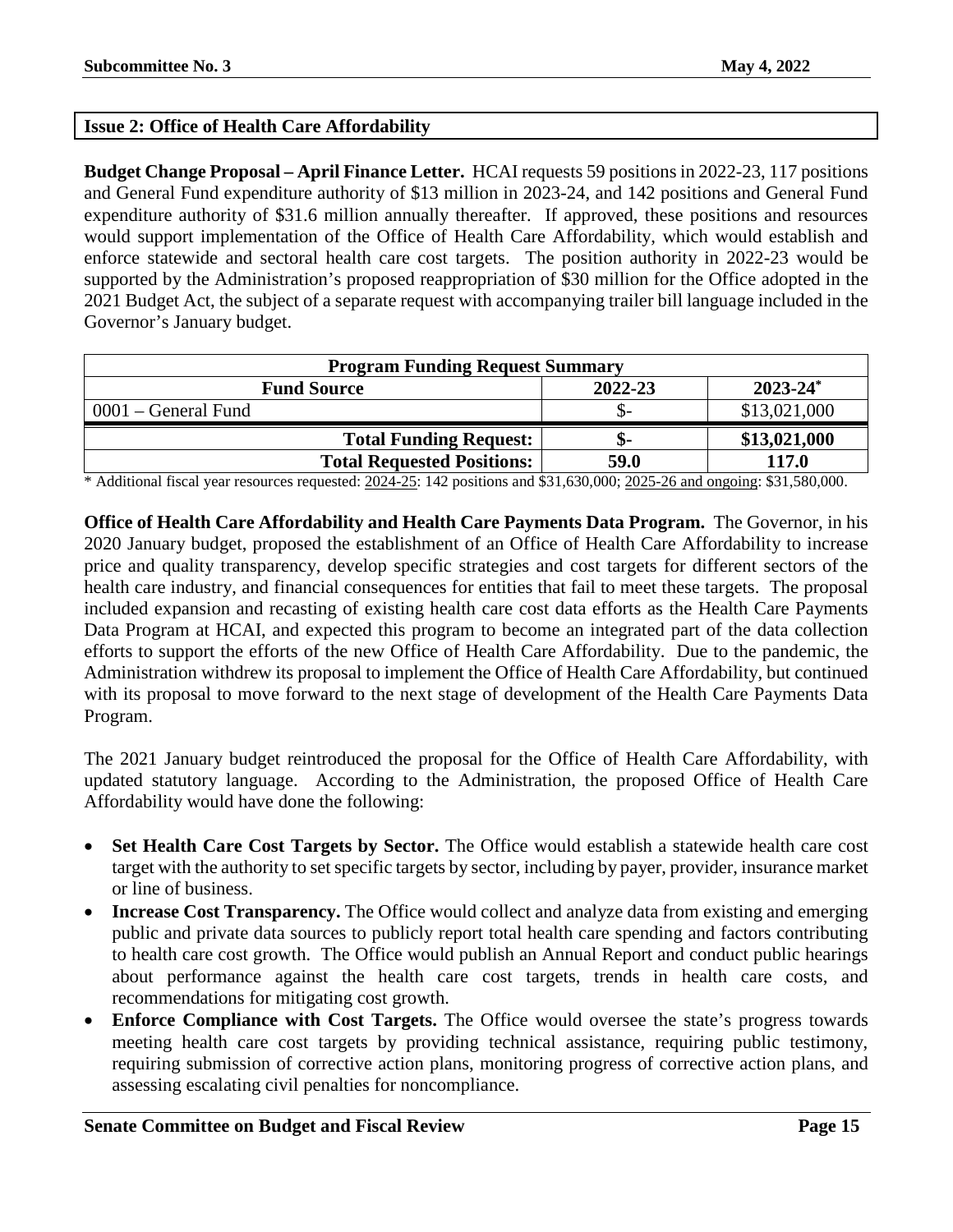- **Promote and Measure Quality and Health Equity.** The Office would utilize HCAI and other departmental data to standardize quality measures for evaluating spending of health care service plans, insurers, hospitals, and physician organizations, with consideration for minimizing administrative burden and duplication.
- **Advance and Monitor Adoption of Alternative Payment Models.** The Office would promote a shift from payments based on fee-for-service to payments that reward high quality and cost-efficient care. The Office would measure progress towards the goal and adopt standards for alternative payment models that may be used by providers and payers during contracting.
- **Advance Standards for Health Care Workforce Stability and Training Needs.** The Office would monitor the effects of health care cost targets on workforce stability, high-quality jobs, and training needs of health care workers. The Office would develop standards to assist health care entities in implementing cost-reduction strategies that advance the stability of the health care workforce and avoid exacerbating existing health care workforce shortages.
- **Address Consolidation and Market Power.** The Office would monitor cost trends in the health care market including the impact of consolidation and market power on competition, prices, access, and quality. The Office would partner with the Attorney General, Department of Managed Health Care, and Department of Insurance to examine mergers, acquisitions, or corporate affiliations in the health care sector to promote competitive health care markets.

**No Resources Expended or Positions Filled Pending Approval of Trailer Bill Language.** The 2021 Budget Act included 58 positions and expenditure authority from the California Health Data and Planning Fund of \$11.2 million in 2021-22, 106 positions and \$24.5 million in 2022-23, 123 positions and \$27.3 million in 2023-24, and 123 positions and \$27.3 million annually thereafter to establish the Office of Health Care Affordability. According to HCAI, despite the approval of state operations resources in the 2021 Budget Act, it has not moved forward with hiring, contracting or other implementation activities for the Office of Health Care Affordability. HCAI indicates it will wait for approval of the trailer bill language authorizing implementation of the office before moving forward with hiring staff or other implementation activities. As a result, HCAI is requesting reappropriation of General Fund expenditure authority approved in the 2021 Budget Act for initial implementation of the Office.

**Staffing and Resource Request.** HCAI requests 59 positions in 2022-23, 117 positions and General Fund expenditure authority of \$13 million in 2023-24, and 142 positions and General Fund expenditure authority of \$31.6 million annually thereafter to support implementation of the Office of Health Care Affordability, which would establish and enforce statewide and sectoral health care cost targets. This request is accompanied by a separate trailer bill language proposal that would implement the Office. Specifically, HCAI requests the following positions and resources:

- **One Deputy Director (CEA B)**
- **One Chief Medical Officer**
- **One Pharmaceutical Consultant II (Specialist)**
- **Two Branch Chiefs (CEA A)**
- **One Deputy Chief Counsel (CEA B)**
- **One Assistant Chief Counsel**
- **Seven Manager Positions**
- **45 Staff Level Positions**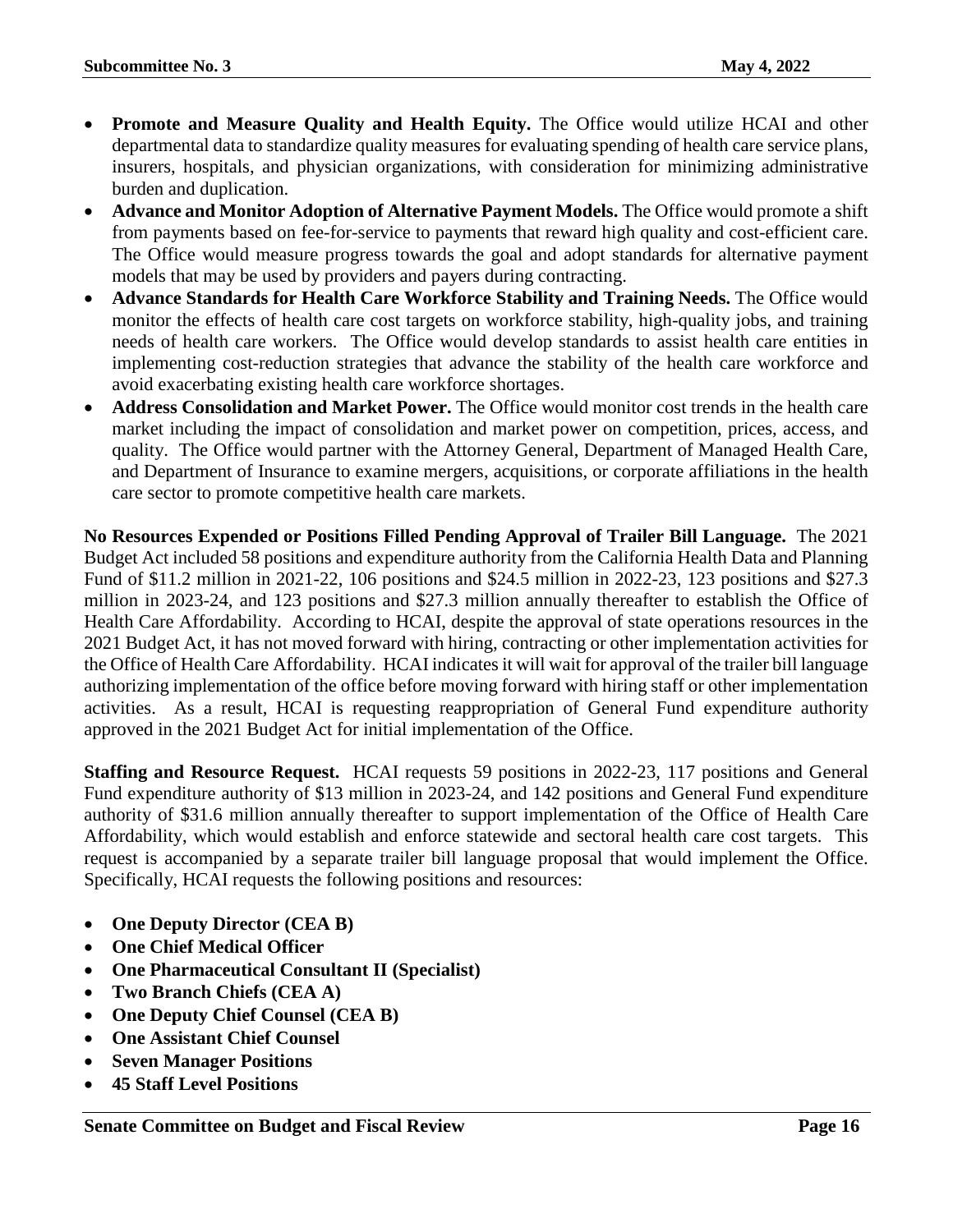According to HCAI, in 2023-24 positions would grow to 116 staff positions and in 2024-25 and ongoing, positions would grow to 141 staff positions.

**Contract Resources.** The 2021 Budget Act also included expenditure authority from the California Health Data and Planning Fund for the following contract resources:

- \$1.3 million in 2022-23, \$750,000 in 2023-24, and \$500,000 annually thereafter for information technology (IT) consulting for systems development and continuous operation.
- \$400,000 annually for IT software, services, and infrastructure.
- \$1.3 million in 2022-23, \$550,000 in 2023-24, and \$50,000 annually thereafter for program planning and management consulting.
- \$2.8 million annually, beginning in 2023-24, for enforcement consulting contracts.

**Subcommittee Staff Comment and Recommendation—Hold Open.** Subcommittee staff recommends holding this item open to allow continued discussions in advance of the May Revision.

**Questions.** The subcommittee has requested HCAI to respond to the following:

1. Please provide a brief overview of this proposal.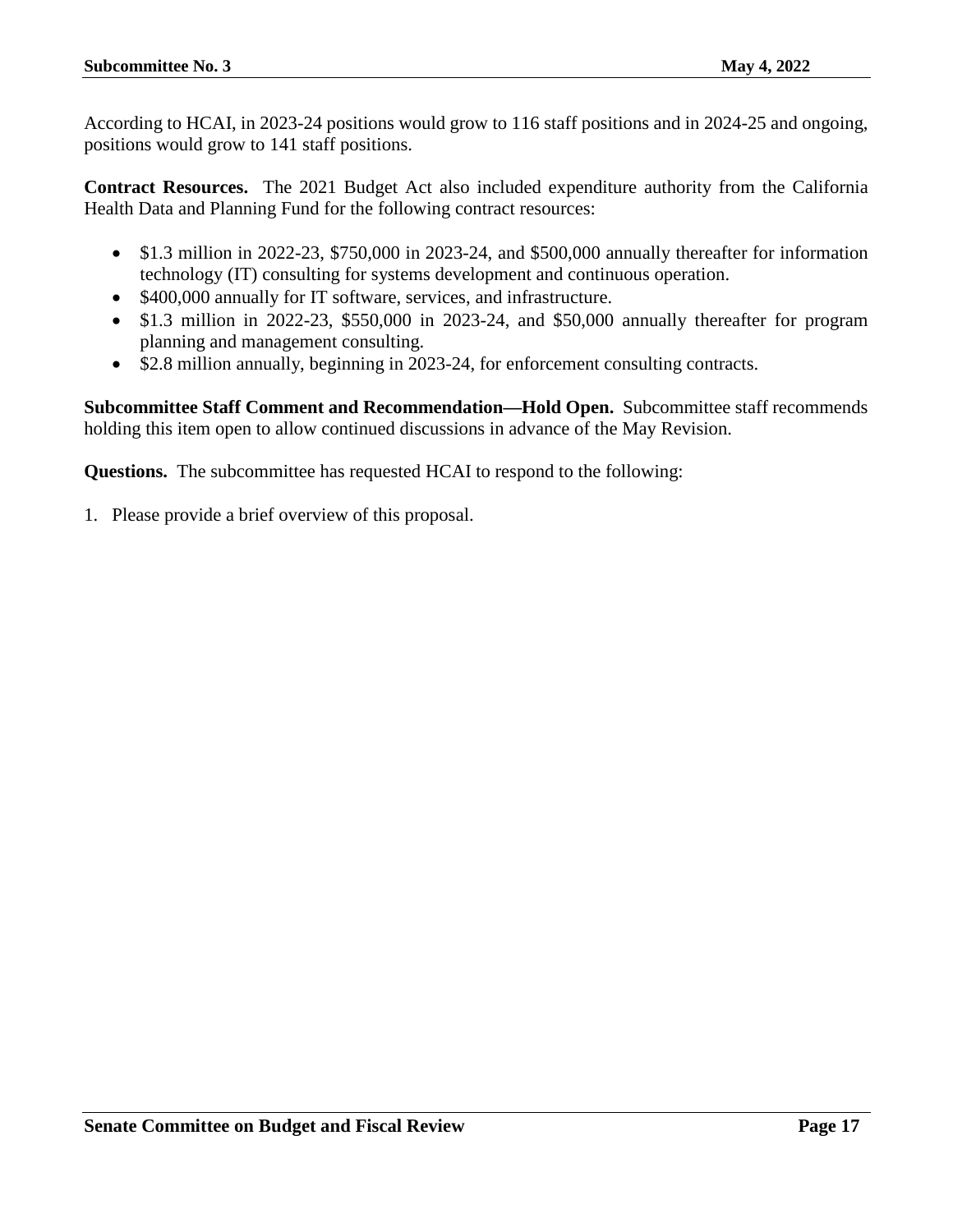#### <span id="page-17-0"></span>**Issue 3: Reducing the Cost of Insulin: CalRx Biosimilar Insulin Initiative**

**Budget Change Proposal and Trailer Bill Language – April Finance Letter.** HCAI requests General Fund expenditure authority of \$100 million, available for encumbrance or expenditure until 2025-26. If approved, these resources would support the CalRx Biosimilar Initiative, which would invest \$50 million in development of low-cost, interchangeable biosimilar insulin products and \$50 million towards a California-based insulin manufacturing facility, pursuant to the requirements of SB 852 (Pan), Chapter 207, Statutes of 2020. HCAI also requests trailer bill language to exempt the program from contract requirements until December 31, 2032, and delay delivery of its feasibility report until December 31, 2023.

| <b>Program Funding Request Summary</b> |               |               |
|----------------------------------------|---------------|---------------|
| <b>Fund Source</b>                     | 2022-23       | $2023 - 24^*$ |
| 0001 – General Fund                    | \$100,700,000 | \$700,000     |
| <b>Total Funding Request:</b>          | \$100,700,000 | \$700,000     |
| <b>Total Requested Positions:</b>      | 0.0           | 0.0           |

\* Resources ongoing after 2023-24.

**Background.** SB 852 (Pan), Chapter 207, Statutes of 2020, the California Affordable Drug Manufacturing Act of 2020, requires CalHHS to enter into partnerships or contracts resulting in the production or distribution of generic prescription drugs, with the intent that these drugs be made widely available to public and private purchasers, providers, suppliers, and pharmacies. SB 852 targets failures in the market for generic drugs resulting from supplier concentration and other anti-competitive practices that lead to higher prices for consumers and health care service providers. CalHHS is required to prioritize production and distribution of drugs that would have the greatest impact on lowering patient drug costs, increasing competition, addressing shortages, and improving public health. In making these determinations, CalHHS must consider the drug expenditure reporting from the Department of Managed Health Care and the Department of Insurance pursuant to SB 17 (Hernandez), Chapter 603, Statutes of 2017, as well as prioritize the production of at least one form of insulin, drugs for chronic and high-cost conditions, and those that can be delivered through mail order. SB 852 also requires CalHHS to report its progress on implementation to the Legislature by July 1, 2022, and report to the Legislature by July 1, 2023, on the feasibility of the state directly manufacturing and selling prescription drugs at a fair price. The requirement to conduct the feasibility report is subject to appropriation of funding in the budget for that purpose.

**CalRx Implementation.** The 2021 Budget Act included one position to serve as Project Manager, and General Fund expenditure authority of \$2.2 million in 2021-22, and \$184,000 annually thereafter to establish CalRx, consistent with the requirements of SB 852. According to HCAI and CalHHS, CalRx enables California to manufacture generic drugs in highly concentrated, low competition drug markets. CalRx has the potential to become a "producer of last resort," remedying drug shortages and addressing what researchers have described as oligopolistic market structures and other market failures that plague the pharmaceutical industry. Under this proposal, CalRx would identify a partner to bring to market lowcost interchangeable biosimilar insulins with the goal of providing Californians with access to insulin products that are a fraction of the \$300 per vial prices charged by insulin manufacturers in the United States. Injecting such steep price competition in the market would ease the financial burden for millions of diabetics in the State.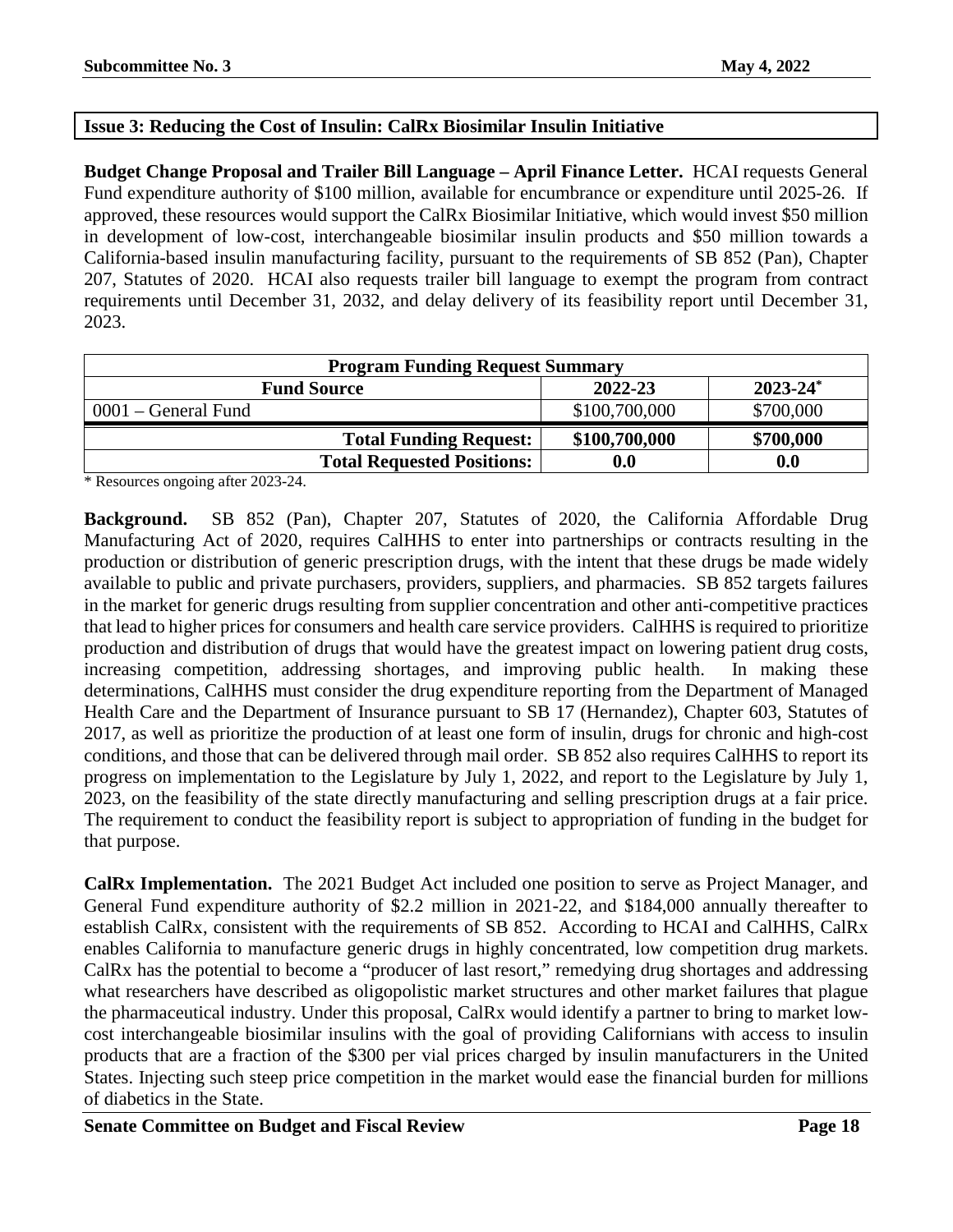**Resource Request.** HCAI requests General Fund expenditure authority of \$100 million, available for encumbrance or expenditure until 2025-26, to support the CalRx Biosimilar Initiative, which would invest \$50 million in development of low-cost, interchangeable biosimilar insulin products, and \$50 million towards a California-based insulin manufacturing facility, pursuant to the requirements of SB 852 (Pan), Chapter 207, Statutes of 2020. Specifically, HCAI's proposal consists of the following components:

#### Partnership for Biosimilar Insulin Products - \$50 million

HCAI requests General Fund expenditure authority of \$50 million to enter into a partnership with a contract manufacturer to develop and bring to market interchangeable biosimilar insulin products in both vial and pen form. According to HCAI, the potential market for these biosimilar insulin products will be substantial for consumers and would likely be widely available through a variety of major outlets, generating significant system wide savings. Many Californians, such as the uninsured, underinsured, and those with high deductible plans, are exposed to high list prices, and would benefit enormously from broadly available low-cost insulin. In the long run, all consumers would also benefit if the branded insulin manufacturers lower their prices in response to the entry of a low-cost option.

According to HCAI, the state would also seek the following benefits as part of a biosimilar insulin partnership:

- *Priority Access.* California would have priority of supply, so that the state's volume needs are met, but with no minimum volume commitment from the state.
- *Branding.* CalRx insulin products sold within California would be labeled with California-related branding, such as the logo with a California Golden Bear, or verbiage such as "CalRx Insulin" or "CalRx Insulin – Brought to you by the State of California".
- *Low Cost Implementation.* Compared to direct manufacturing, HCAI and CalHHS believe a partnership in contract manufacturing would be the lowest cost and most feasible option for the state to bring biosimilar insulin products to market.

#### Insulin Manufacturing Facility - \$50 million

HCAI requests General Fund expenditure authority of \$50 million for the construction of an insulin manufacturing facility based in California. CalHHS intends to partner with the Governor's Office of Business and Economic Development (GO-Biz), leveraging its expertise in business investment services such as site review, permit assistance, and other related activities. According to HCAI and CalHHS, development of this facility may spur economic development and create highly technical positions for Californians, thus expanding skilled employment in the state. Construction of the facility would also support and strengthen insulin supply chains within the state. The location of the California-based insulin manufacturing facility would be jointly determined by the state and the contract manufacturer.

#### State Operations - \$700,000

HCAI requests General Fund expenditure authority of \$700,000 to support state operations for administration of CalRx. Specifically, HCAI requests the following positions and resources: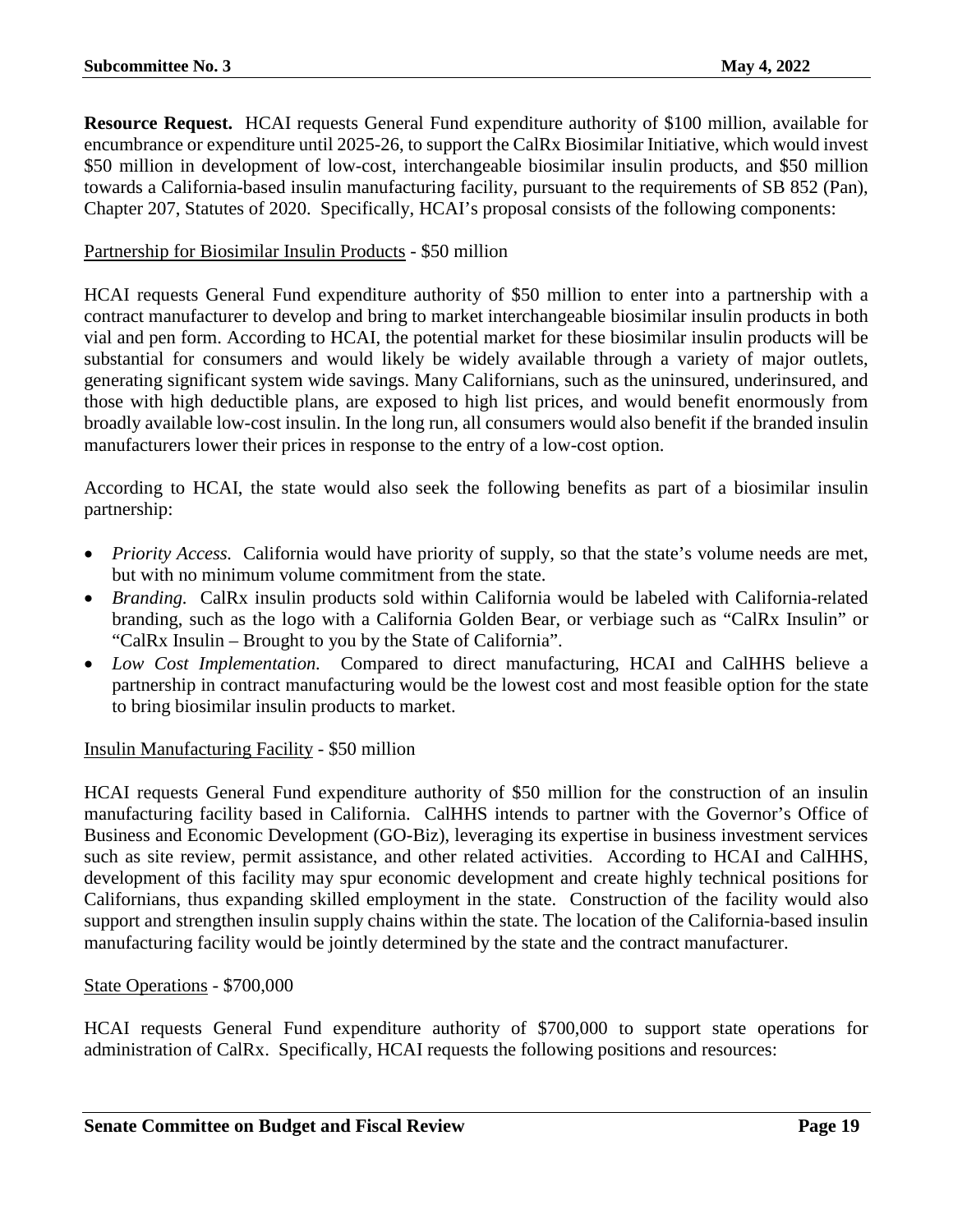- **One Staff Services Manager I (Specialist)** would perform all contract support activities including drafting the contract, contract negotiation functions, and compliance with contract deliverables.
- **One Attorney IV** would serve as the legal expert and monitor corporate governance, advise on contractual compliance, and review and advise on contract amendments.
- **One Pharmacy Program Consultant** would serve as the subject matter expert to advise the CalRx program; assess and analyze pharmaceutical data and information necessary for oversight of contract deliverables; research, analyze, and prepare various reports to inform ongoing program priorities and feasibility of prescription drug development considerations.

In addition to these resources, HCAI requests trailer bill language to provide contract exemption authority until December 31, 2032. According to HCAI, this exemption would allow CalRx to quickly enter into an agreement with the contract manufacturer.

**Subcommittee Staff Comment and Recommendation—Hold Open.** Subcommittee staff recommends holding this item open to allow continued discussions in advance of the May Revision.

**Questions.** The subcommittee has requested HCAI to respond to the following:

- 1. Please provide a brief overview of this proposal.
- 2. When would CalRx expect to be able to provide California-branded biosimilar insulin products to Californians, under this proposal?
- 3. How much would CalRx expect consumers to pay per vial of biosimilar insulin under this proposal?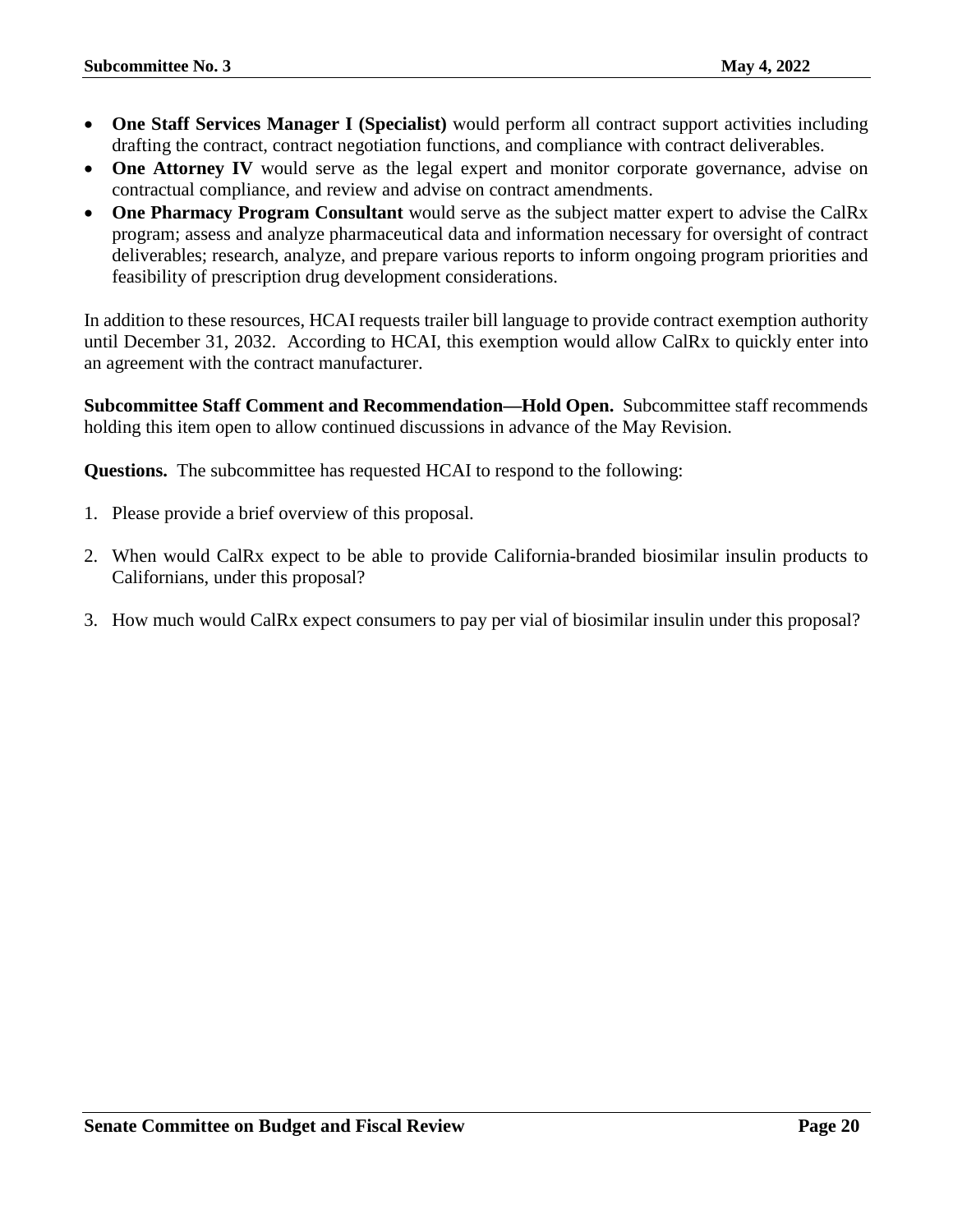#### <span id="page-20-0"></span>**Issue 4: Small Rural Hospital Improvement Program Increase in Expenditure Authority**

**Budget Change Proposal – April Finance Letter.** HCAI requests federal fund expenditure authority of \$56,000 annually. If approved, these resources would continue support for the department's Small Rural Hospital Improvement Program.

| <b>Program Funding Request Summary</b> |          |               |
|----------------------------------------|----------|---------------|
| <b>Fund Source</b>                     | 2022-23  | $2023 - 24^*$ |
| 0890 – Federal Trust Fund              | \$56,000 | \$56,000      |
| <b>Total Funding Request:</b>          | \$56,000 | \$56,000      |
| <b>Total Requested Positions:</b>      | 0.0      | 0.0           |

\* Resources ongoing after 2023-24.

**Background.** The 2021 Budget Act recast the former Office of Statewide Health Planning and Development as HCAI. This recast included consolidation and transfer of the State Office of Rural Health (SORH) and its associated federal grants from DHCS to HCAI's Primary Care Office (PCO).

HCAI currently receives federal grant funds from the Health Resources and Services Administration (HRSA) to serve as the state PCO and SORH. Within the SORH program, HCAI received HRSA grants for the Small Rural Hospital Improvement Program (SHIP), which allows HCAI to provide federal funds to California's 49 qualifying small rural hospitals. The SHIP grant provides awards of up to \$12,000 annually to support hospitals in meeting value-based payment and care goals, becoming accountable care organizations, participating in shared savings programs, purchasing health information technology, and training to comply with quality improvement activities.

**Resource Request.** HCAI requests federal fund expenditure authority of \$56,000 annually to continue support for the department's Small Rural Hospital Improvement Program (SHIP). In the current and ongoing federal SHIP grant project period, HRSA increased funding to the SORHs to account for additional small rural hospitals and allow states to maximize award amounts to the hospitals. As a result, HCAI is requesting an increase in expenditure authority that corresponds with the increase in federal funding available for SHIP.

**Subcommittee Staff Comment and Recommendation—Hold Open.** Subcommittee staff recommends holding this item open to allow continued discussions in advance of the May Revision.

**Questions.** The subcommittee has requested HCAI to respond to the following:

1. Please provide a brief overview of this proposal.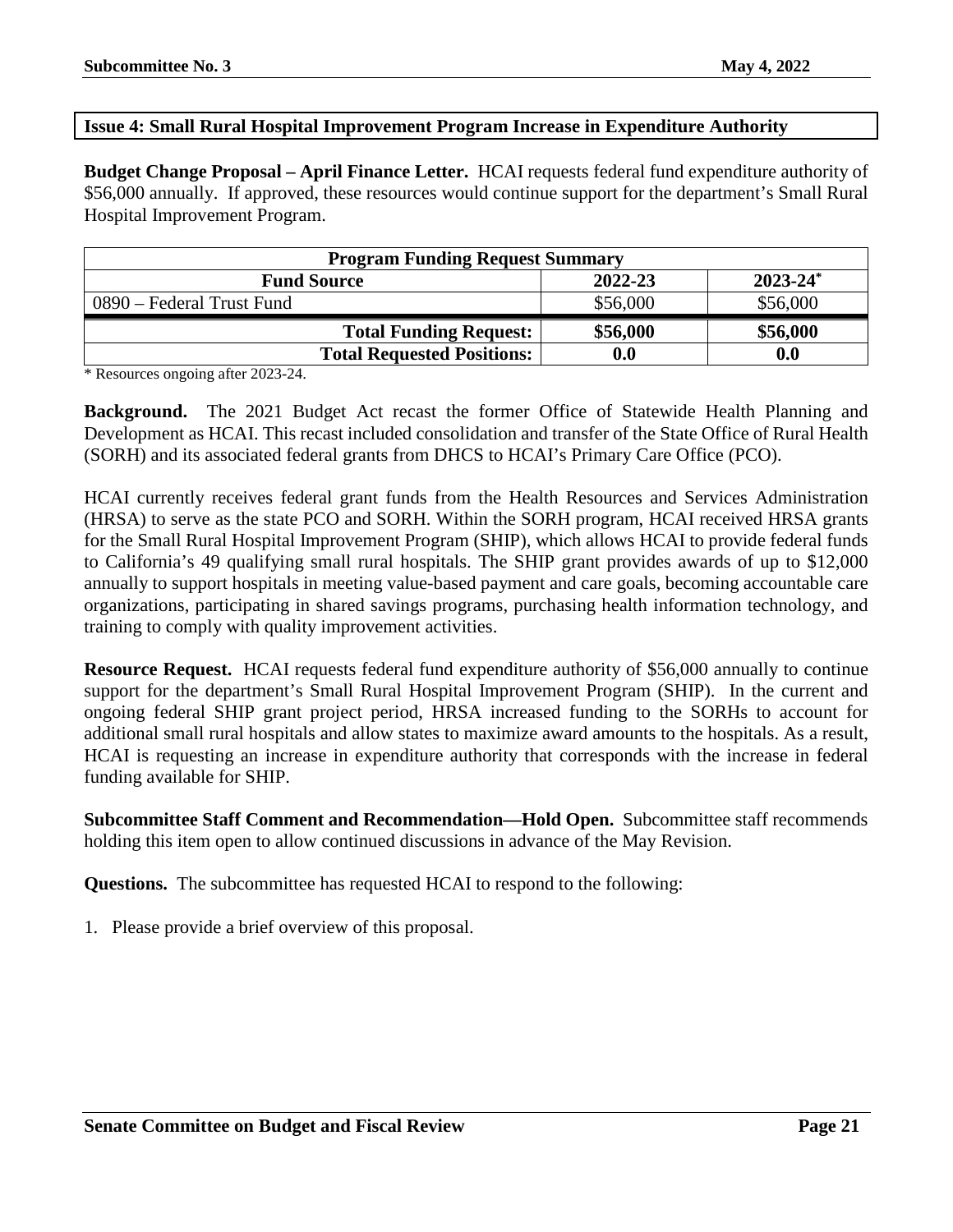#### <span id="page-21-0"></span>**Issue 5: April Finance Letter – Technical Adjustment**

**Technical Adjustment – April Finance Letter.** HCAI requests extension of encumbrance and expenditure authority until June 30, 2028, for \$6.3 million General Fund approved in the 2021 Budget Act to administer workforce programs as part of the Children and Youth Behavioral Health Initiative.

**Subcommittee Staff Comment and Recommendation—Hold Open.** Subcommittee staff recommends holding this item open to allow continued discussions in advance of the May Revision.

**Questions.** The subcommittee has requested HCAI to respond to the following:

1. Please provide a brief overview of this technical adjustment.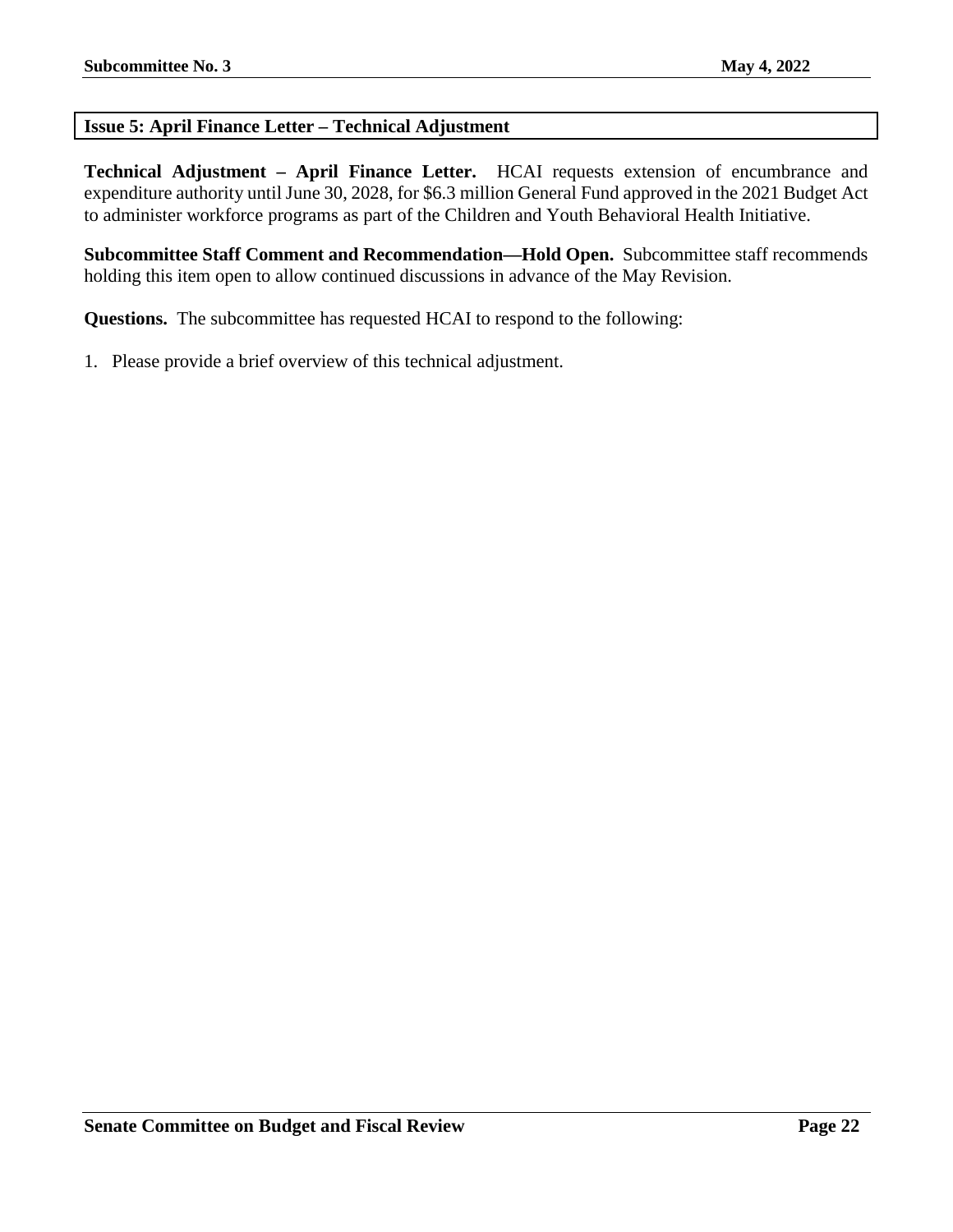#### <span id="page-22-0"></span>**Issue 6: Panel Discussion - Health and Behavioral Health Workforce Development**

**Informational Issue.** The Governor's January budget included several workforce development proposals related to the health care workforce, including training community health workers, nursing professionals, social workers, psychiatric residents, and multilingual professionals. In prior years, the Legislature approved budget augmentations for several additional workforce development programs for primary care and behavioral health professionals. These proposals and augmentations were made in response to shortages in various health or behavioral health provider types, particularly in underserved areas. As the Legislature considers how to address these shortages, the subcommittee will convene a panel discussion with HCAI, and with various stakeholders to evaluate options for addressing the state's health and behavioral health workforce development needs.

**Background.** As California continues to make progress providing affordable health coverage to all its residents, current and projected shortages of providers of health care services make it difficult for many Californians, particularly those enrolled in Medi-Cal or with complex health care needs, to easily access necessary medical care. According to the California Future Health Workforce Commission, a diverse body of public, private, and non-profit stakeholders convened to study the state's health workforce needs, California is facing statewide and regional shortages of many essential providers of primary care, behavioral health, public health interventions, and care for older adults. In addition, California lacks an adequate supply of frontline health care workers, such as community health workers (CHWs), home care workers, medical assistants (MAs), and peer support specialists, as well as an adequate supply of all providers with the necessary cultural and linguistic competency to effectively serve the health care needs of an increasingly diverse state.<sup>[1](#page-22-1)</sup>

**Primary Care Workforce Shortages.** According to the Healthforce Center at the University of California, San Francisco (UCSF), California will likely face a statewide shortfall of clinicians by 2030, with some regions facing greater shortages than others as providers are not evenly distributed across regions of the state. Based on their forecast of provider supply, the Healthforce Center estimates the supply of primary care physicians (MDs) will decrease between 8 and 25 percent because an insufficient numbers of new primary care MDs are completing residency programs to replace physicians who are projected to retire. The Healthforce Center also estimates that, by 2030, the supply of primary care nurse practitioners (NPs) is projected to increase between 82 and 157 percent and the supply of primary care physician assistants (PAs) is projected to increase between 64 and 127 percent. By 2030, nearly half of California's primary care workforce will consist of NPs and PAs, delivering up to 75 percent of all primary care services.<sup>[2](#page-22-2)</sup>

Shortages in the supply of primary care physicians is largely a regional phenomenon, particularly in the San Joaquin Valley, Northern and Sierra Region, and the Inland Empire. The statewide availability of primary care physicians has improved between 2015 and 2020, but these three regions continue to lag behind the rest of the state.

<span id="page-22-1"></span> <sup>1</sup> California Future Health Workforce Commission. *Meeting the Demand for Health: Final Report of the California Future Health Workforce Commission.* February 2019.

<span id="page-22-2"></span><sup>2</sup> Joanne Spetz, Janet Coffman, and Igor Geyn (Healthforce Center at UCSF). *California's Primary Care Workforce: Forecasted Supply, Demand, and Pipeline of Trainees, 2016-2030*. August 2017.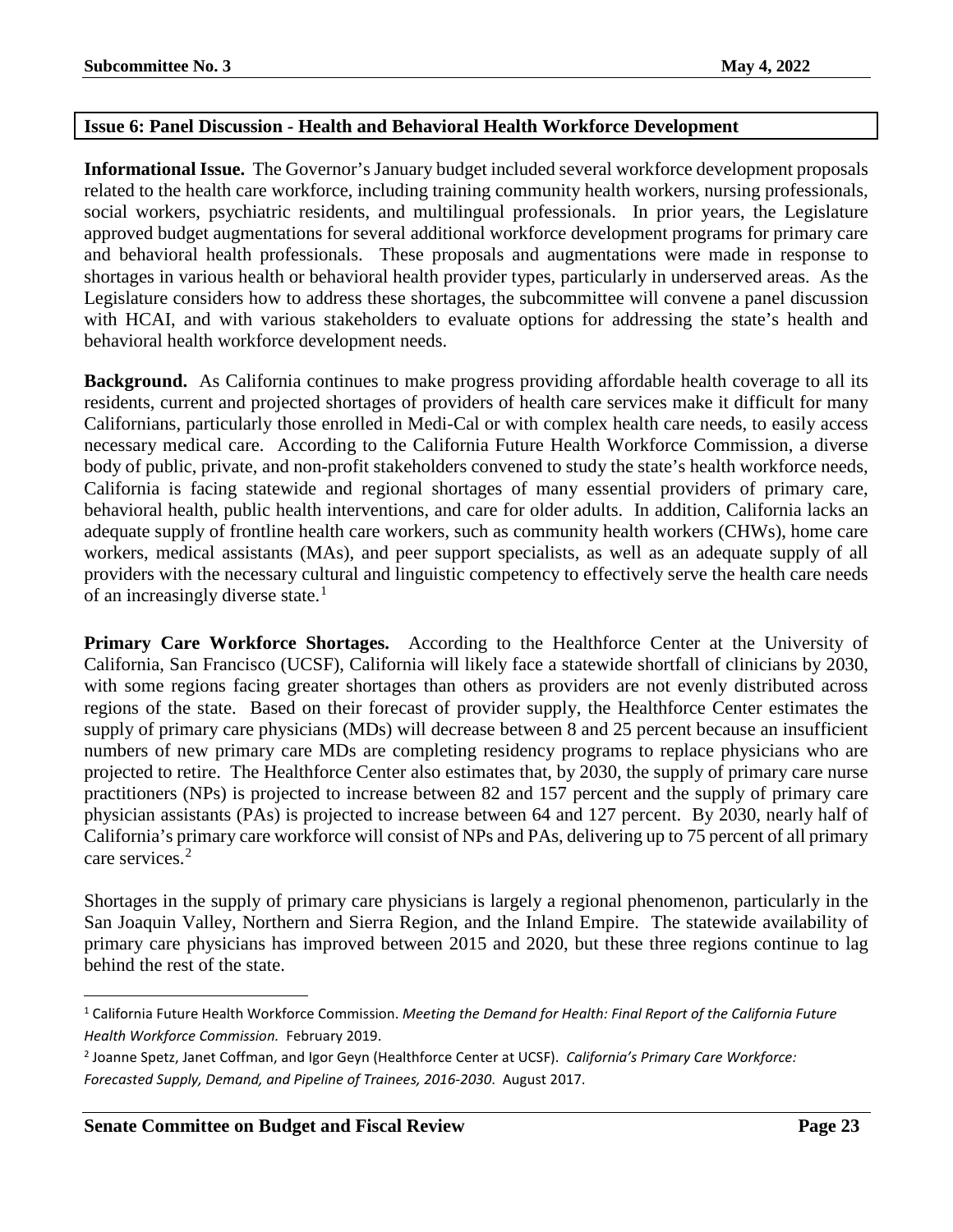| Supply of Primary Care Physicians per 100,000 Population, by Region, 2015 to 2020 3,4 |                  |                  |                   |
|---------------------------------------------------------------------------------------|------------------|------------------|-------------------|
| (Recommended Supply: 60 to 80 per 100,000) <sup>5</sup>                               |                  |                  |                   |
| Region                                                                                | PCPs per 100,000 | PCPs per 100,000 | Difference $(\%)$ |
|                                                                                       | 2015             | 2020             | 2015 to 2020      |
| Northern and Sierra                                                                   | 47               | 48               | $+1(2.1\%)$       |
| Greater Bay Area                                                                      | 64               | 80               | $+16(18.8\%)$     |
| Sacramento Area                                                                       | 54               | 66               | $+12(22.2\%)$     |
| San Joaquin Valley                                                                    | 39               | 47               | $+8(20.5%)$       |
| <b>Central Coast</b>                                                                  | 50               | 58               | $+8(16.0\%)$      |
| <b>Los Angeles County</b>                                                             | 48               | 58               | $+10(20.8\%)$     |
| <b>Orange County</b>                                                                  | 52               | 61               | $+9(17.3%)$       |
| San Diego Area                                                                        | 50               | 61               | $+11(22.0\%)$     |
| <b>Inland Empire</b>                                                                  | 35               | 41               | $+6(17.1\%)$      |
| <b>STATEWIDE</b>                                                                      | 50               | 60               | $+10(20.0\%)$     |

*(Highlighted rows indicate regions below recommended supply as of 2020)*

**Behavioral Health Workforce Shortages.** Similar to primary care, providers of behavioral health services suffer from geographic maldistribution. For example, the San Joaquin Valley and Inland Empire regions have the lowest provider-to-population ratios in the state for almost every category of behavioral health provider, compared to the Bay Area which has more than three times as many psychiatrists by population as those two regions. In addition, most behavioral health occupations do not reflect the racial, ethnic, or gender diversity of the state. African Americans and Latinos are underrepresented among psychiatrists and psychologists, while Latinos are also underrepresented among counselors and clinical social workers. Men constitute the majority of psychiatrists, while women constitute the majority of psychologists, counselors, and social workers.

Training opportunities are similarly maldistributed. For example, there are no residency programs for psychiatrists and no educational programs for mental health nurse practitioners or psychologists north of Sacramento. There are also no doctoral programs in psychology in the Central Coast or San Joaquin Valley regions. While Latino representation among graduates of social work and psychiatric technician programs has improved, Latinos remain underrepresented among graduates of psychiatric residency programs and clinical or counseling psychology programs.

According to Healthforce researchers, based on current supply of providers and demand for service utilization, by 2028 California will have 50 percent fewer psychiatrists than needed to meet the state's mental health needs, and 28 percent fewer psychologists, licensed marriage and family therapists

<span id="page-23-0"></span><sup>&</sup>lt;sup>3</sup> California Health Care Foundation. *California Physicians: Quick Reference Guide*. 2017. [www.chcf.org/wp](http://www.chcf.org/wp-content/uploads/2017/12/PDF-CaliforniaPhysiciansQRG2017.pdf)[content/uploads/2017/12/PDF-CaliforniaPhysiciansQRG2017.pdf](http://www.chcf.org/wp-content/uploads/2017/12/PDF-CaliforniaPhysiciansQRG2017.pdf)

<span id="page-23-1"></span><sup>4</sup> California Health Care Foundation. *California Physicians: Quick Reference Guide.* 2021[. www.chcf.org/wp](http://www.chcf.org/wp-content/uploads/2021/03/PhysiciansAlmanac2021QRG.pdf)[content/uploads/2021/03/PhysiciansAlmanac2021QRG.pdf](http://www.chcf.org/wp-content/uploads/2021/03/PhysiciansAlmanac2021QRG.pdf)

<span id="page-23-2"></span><sup>5</sup> Council on Graduate Medical Education (COGME). United States Health Resources and Services Administration.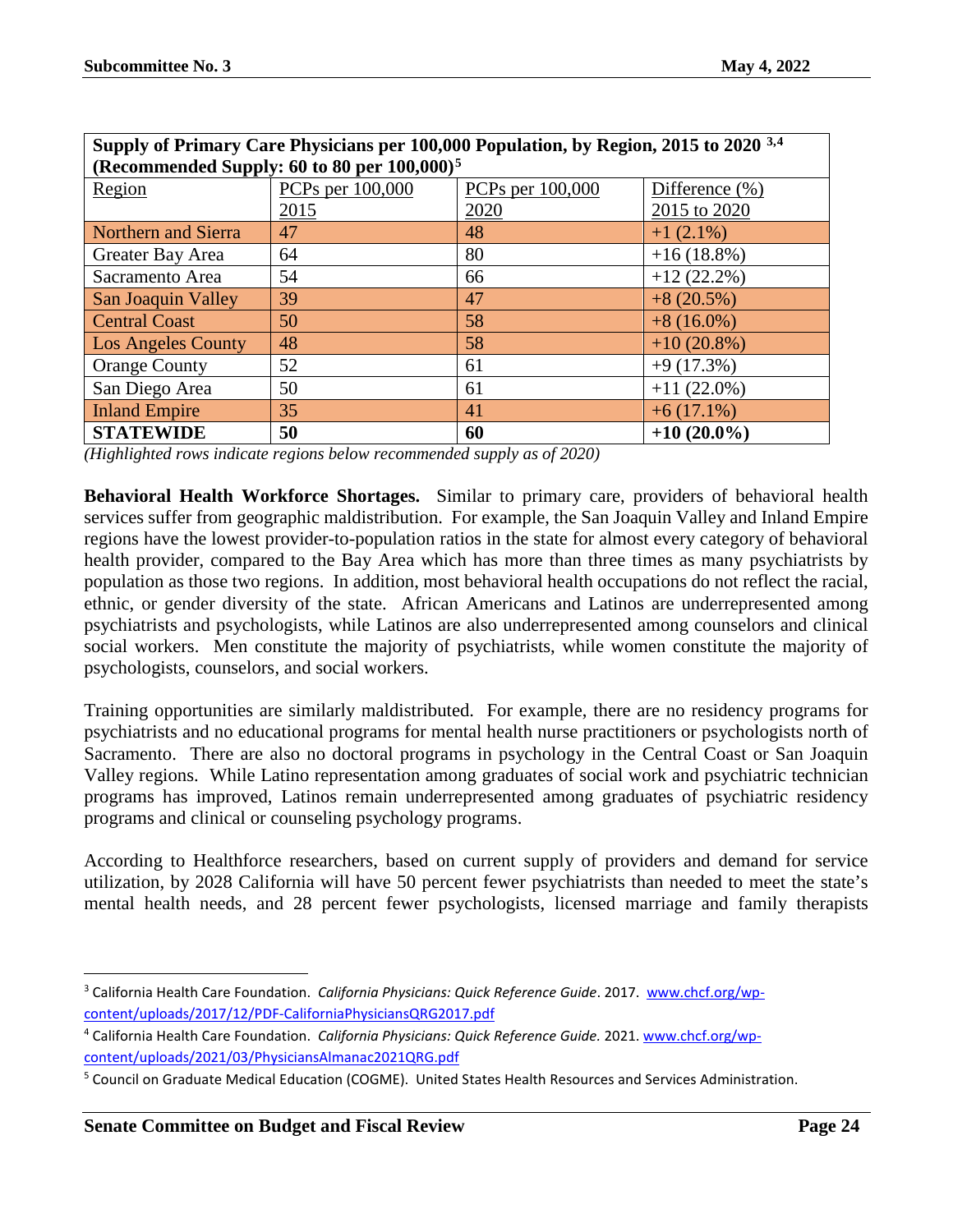(LMFTs), licensed professional clinical counselors (LPCCs), and licensed clinical social workers  $(LCSWs)$  than needed.<sup>[6](#page-24-0)</sup>

**Public Health Workforce Shortages.** The COVID-19 pandemic has laid bare the decades-long underinvestment in public health in California, the nation, and the world. Two years into the pandemic, many public health officers identify additional staff resources as the most important resource they would have wanted to be available before the pandemic began. According to the California Future Health Workforce Commission, 61 percent of managers and supervisors, and 44 percent of non-supervisory staff at the California Department of Public Health are eligible for retirement, and the department estimates two-thirds of its workforce will retire in the next five years. At the local level, county and city health departments report challenges in recruiting and retaining well-qualified workers, citing a lack of tools for recruiting, limited options for advancement, and instability of funded positions.<sup>[7](#page-24-1)</sup> The instability of funding is a particular problem the Legislature attempted to address in its public health infrastructure package in last year's joint Senate-Assembly budget proposal, but delayed for a year in the final agreement. Most local public health funding is categorical, tied to specific programs or activities, with no flexibility to support comprehensive public health strategies. The Legislature also attempted to appropriate ongoing funding to develop public health workforce development programs at the Department of Health Care Access and Information (HCAI, formerly OSHPD). There are currently few workforce development programs to recruit, train, or retain qualified public health professionals. In particular, local health departments have identified the need for public health nurses, laboratory staff, epidemiologists, health equity staff, and data analysts.

**Shortages in Providers of Care for Older Adults.** California's aging population will continue to stretch the capacity of the health care system to provide for the needs of the state's older adults. By 2030, 20 percent of Californians will be over age 65 and will be more likely to be single or childless, live alone, and live in poverty. In addition, most older adults would prefer to age in a home- or community-based setting, rather than institutional care. However, Healthforce researchers estimate a shortfall of 600,000 home care workers to care for this population by 2030.<sup>[8](#page-24-2)</sup> In addition, the American Geriatrics Society estimates the nation will need nearly an additional 27,000 geriatricians by 2025 to meet demand.<sup>[9](#page-24-3)</sup>

**Recent State Investments in Healthcare Workforce Development.** The shortages of various types of healthcare workers in California have led to several recent investments in workforce development. These investments are as follows:

#### Primary Care Workforce

• *Medi-Cal Physician and Dentist Loan Repayment Program.* The 2018 Budget Act included one-time expenditure authority of Proposition 56 tobacco tax revenue of \$220 million for loan repayments to

<span id="page-24-0"></span> <sup>6</sup> Janet Coffman, Timothy Bates, Igor Geyn, and Joanna Spetz (Healthforce Center at UCSF). *California's Current and Future Behavioral Health Workforce.* February 2018. [https://healthforce.ucsf.edu/publications/california-s-current-and-future](https://healthforce.ucsf.edu/publications/california-s-current-and-future-behavioral-health-workforce)[behavioral-health-workforce](https://healthforce.ucsf.edu/publications/california-s-current-and-future-behavioral-health-workforce)

<span id="page-24-1"></span><sup>7</sup> California Future Health Workforce Commission. *Meeting the Demand for Health.*

<span id="page-24-2"></span><sup>8</sup> Janet Coffman, et al. *California's Current and Future Behavioral Health Workforce.*

<span id="page-24-3"></span><sup>9</sup> American Geriatrics Society. *State of the Geriatrician Workforce.* [https://www.americangeriatrics.org/geriatrics](https://www.americangeriatrics.org/geriatrics-profession/about-geriatrics/geriatrics-workforce-numbers)[profession/about-geriatrics/geriatrics-workforce-numbers](https://www.americangeriatrics.org/geriatrics-profession/about-geriatrics/geriatrics-workforce-numbers)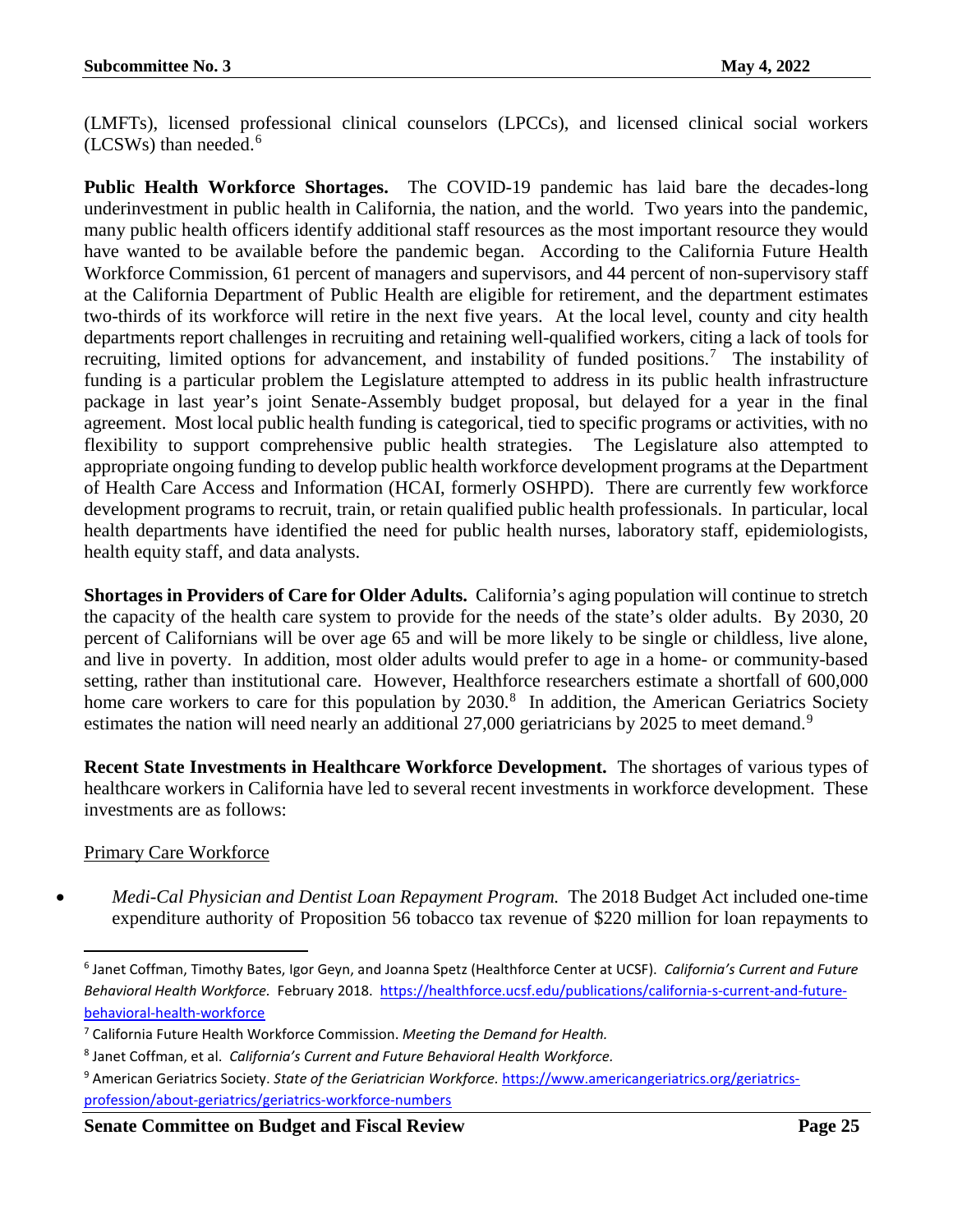physicians and dentists who serve Medi-Cal beneficiaries. The 2019 Budget Act included an additional \$120 million of Proposition 56 funding for the program, which provides loan repayment awards up to \$300,000 to physicians and dentists in exchange for a five-year service obligation and providing at least 30 percent of services to Medi-Cal beneficiaries.

- *Song-Brown Healthcare Workforce Training Programs.* The 2016 Budget Act included General Fund expenditure authority of \$33 million a year for three years to support primary care residencies in the Song-Brown Healthcare Workforce Training Program. The 2019 Budget Act approved this funding on an ongoing basis. The 2021 Budget Act included a one-time augmentation of \$50 million for 2021- 22 for the Song-Brown program.
- *Nursing Pre-Licensure Programs.* The 2021 Budget Act included General Fund expenditure authority of \$10 million in 2021-22 to support Board of Registered Nursing-approved pre-licensure programs, with priority to public programs.
- *Pediatric Residency Program Augmentation.* The 2019 Budget Act included General Fund expenditure authority of \$2 million to support pediatric primary care residency slots at children's hospitals.
- *California Medicine Scholars Program.* The 2021 Budget Act included General Fund expenditure authority of \$10.5 million in 2021-22 to support the California Medicine Scholars Program, a pilot project to enable a statewide pathway to medicine to prepare community college students for careers as primary care physicians in underserved communities.
- *Health Professions Career Opportunity Program.* The 2021 Budget Act included General Fund expenditure authority of \$16 million in 2021-22 to support the Health Professions Career Opportunity Program to implement pipeline programs and post-baccalaureate opportunities at colleges and universities for students from underrepresented regions and backgrounds to pursue health careers.

#### Behavioral Health Workforce

- *Children and Youth Behavioral Health Initiative – Workforce Programs.* The 2021 Budget Act included General Fund expenditure authority of \$600 million in 2021-22, \$125 million in 2022-23, and \$75 million in 2023-24 to support programs to improve the capacity of the behavioral health workforce, particularly for children and youth. These investments will support the following workforce development efforts at the Department of Health Care Access and Information (HCAI):
	- o Behavioral Health Counselors and Coaches \$352 million over three years will be used to create and develop workforce programs for behavioral health counselors and coaches. Counselors provide in-person or virtual, individual or group, supports. Coaches are a class of providers that includes support counselors, behavior specialists, intervention specialists, peer personnel, or community health workers who work side by side with licensed clinical staff.
	- o Youth Substance Use Disorder (SUD) Counselor/Specialist HCAI will develop a new certificate or credentialing program for youth SUD counselor/specialist.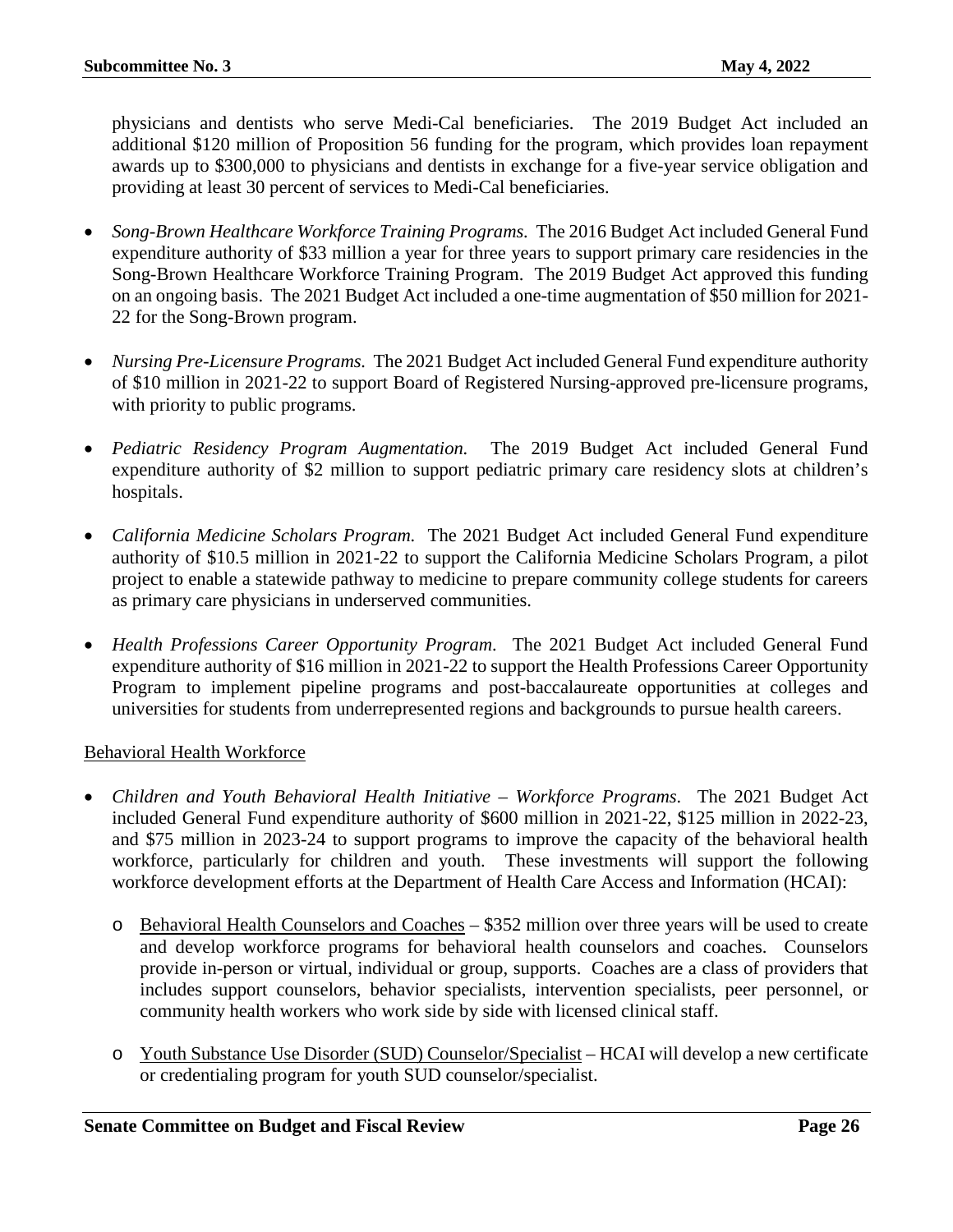- o Psychiatric Nurse Practitioners HCAI will work with nursing and other health professional schools to develop enhanced online stimulated training and provide free tuition and stipends for 5,000 to 7,500 registered nurses (RNs) or other professionals to become Psychiatric Nurse Practitioners to serve in California for at least five years.
- o "Earn and Learn" Apprenticeship Models HCAI will develop programs to provide tuition support and on-the-job training at a behavioral health provider organization while attending post-secondary school. The employer will provide a position for the graduate with a period of service obligation. These models would support training of SUD counselors, community health workers, and psychosocial rehabilitation specialists.
- o Training to Support Justice- and System-Involved Youth HCAI will develop specialized training programs for child welfare, education, and probation staff on effective behavioral health strategies for justice- and system-involved youth, including preventing involvement among high-risk, vulnerable youth and their families.
- o Peer Support Specialists HCAI will develop programs to train, recruit, and provide stipends for youth peer support specialists and family and caregiver support specialists.
- o Social Workers HCAI will expand certificate programs at higher education institutions that train child and adolescent social workers and child welfare workers.

HCAI will also augment existing loan repayment, scholarship, and stipend programs to support training and development for behavioral health disciplines.

- *Workforce Education and Training (WET) Five-Year Plan.* The 2019 Budget Act included expenditure authority of \$60 million (\$35 million General Fund and \$25 million Mental Health Services Fund) to implement the 2020-25 WET Five-Year Plan which addresses workforce shortages in the state's public mental health system.
- *Mental Health Workforce Development.* The 2019 Budget Act included General Fund expenditure authority of \$47.4 million in 2019-20 to fund scholarships and loan repayment awards for mental health workforce programs.
- *Psychiatric Fellowship Augmentation.* The 2019 Budget Act included General Fund expenditure authority of \$2.7 million in 2019-20 to fund scholarships for primary care and emergency providers receiving Primary Care Clinician Psychiatry Fellowships.

#### Public Health Workforce

• *Public Health Infrastructure.* The 2021 Budget Act included a commitment from the Administration to allocate \$300 million annually, beginning in 2022-23, to support public health infrastructure. While the Administration's proposed allocation of these funds is pending release of the 2022-23 Governor's January Budget, the Legislature's joint proposed public health infrastructure package included \$35 million annually devoted to developing the public health workforce. It is unclear whether the Administration will propose similar workforce investments.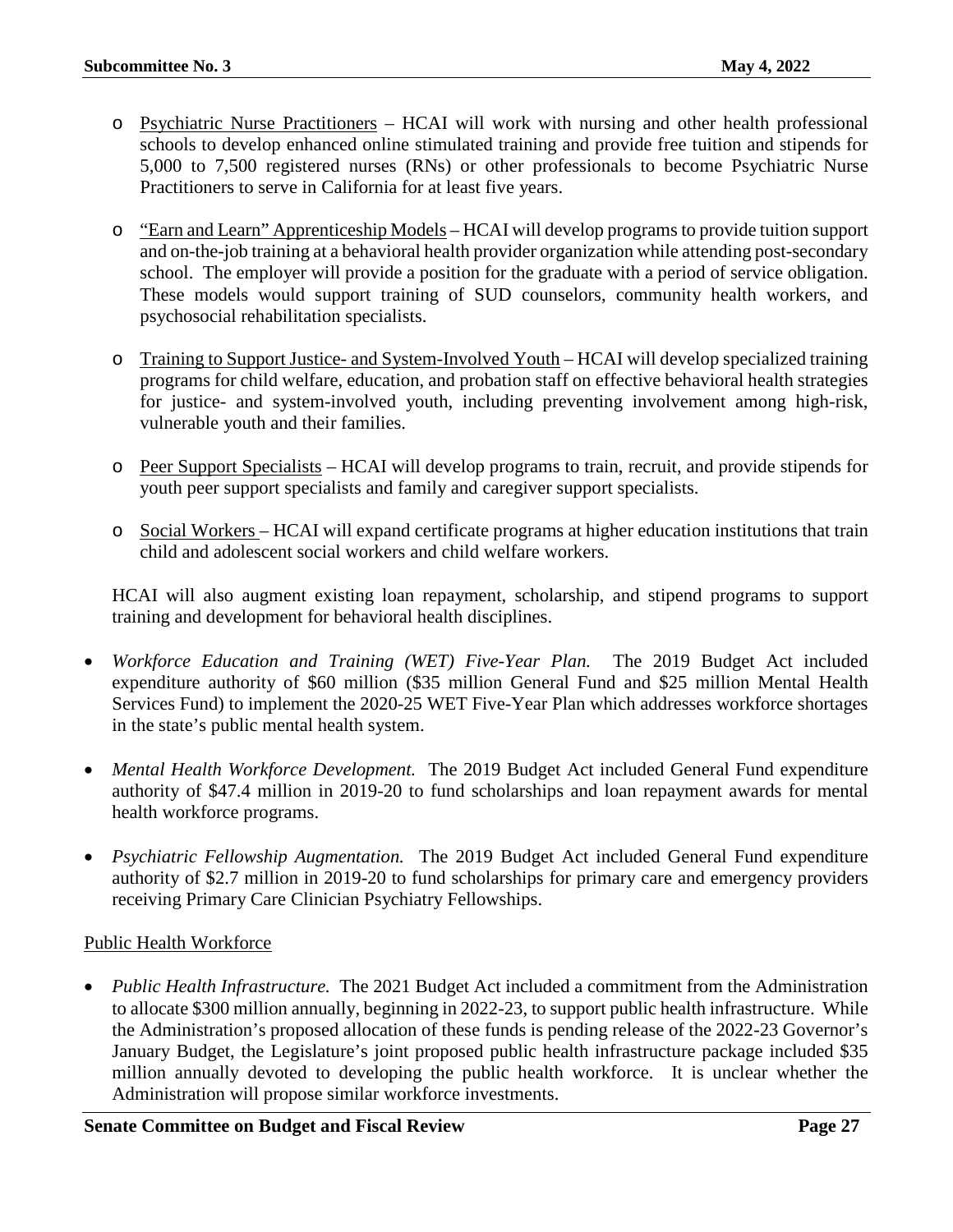#### Older Adults Care Workforce

- *Certified Nursing Assistant Workforce Programs.* The 2021 Budget Act included General Fund expenditure authority of \$45.5 million in 2021-22 to support certified nursing assistant training programs.
- *Alzheimer's Workforce Programs.* The 2021 Budget Act included General Fund expenditure authority of \$8 million in 2021-22 to support Alzheimer's and geriatric care providers through HCAI's existing health care workforce development programs.

**Workforce for a Healthy California for All.** In the Governor's January budget, HCAI is requesting expenditure authority of \$296.5 million (\$270.5 million General Fund and \$26 million Opioid Settlement Fund) in 2022-23, and General Fund expenditure authority of \$370.5 million in 2023-24 and 2024-25 to support loan repayment, scholarship, stipend, and organizational grant awards for health workforce initiatives in the Workforce for a Healthy California for All Program. Specifically, these resources would support the following workforce initiatives:

- *Community Health Workers.* HCAI is requesting resources to support a new program to recruit, train, and certify 25,000 new community health workers by 2025, with specialized training to work with certain populations including the justice-involved, the unhoused, older adults, or persons with disabilities. According to HCAI, the training requirements would align with Medi-Cal requirements for reimbursement for providing its new community health worker services benefit.
- *Comprehensive Nursing Initiative.* HCAI is requesting resources to increase the numbers of registered nurses, licensed vocational nurses, certified nursing assistants, certified nurse midwives, certified medical assistants, family nurse practitioners, and other health professions. These resources would expand existing workforce programs at HCAI for these professionals. According to HCAI, these resources would annually support 4,509 loan repayments, 1,666 scholarships, and 20 training program grants for nurses and other professionals covered by this program expansion.
- *Social Workers.* HCAI is requesting resources to increase the number of social workers trained in California by supporting social work training programs and providing stipends and scholarships for working people to create a new pipeline for diverse social workers. According to HCAI, these resources would annually support 250 loan repayments, 620 stipends, and 5 training program grants for social workers' training.
- *Psychiatric Residents.* HCAI is requesting resources to increase the number of behavioral health providers such as psychiatrists, psychiatric nurse practitioners, and psychologists. Utilizing its existing workforce programs, HCAI expects these resources to result in eight additional residency slots in 2022-23, 10 in 2023-24, and 12 in 2024-25.
- *Multilingual Health Initiatives.* HCAI is requesting resources to increase the linguistic and cultural competencies in the health workforce by expanding scholarship and loan repayment opportunities for multilingual applicants. According to HCAI, additional slots will be created and set aside in existing health workforce programs for multilingual applicants, including annual support for 389 loan repayments and 459 scholarships.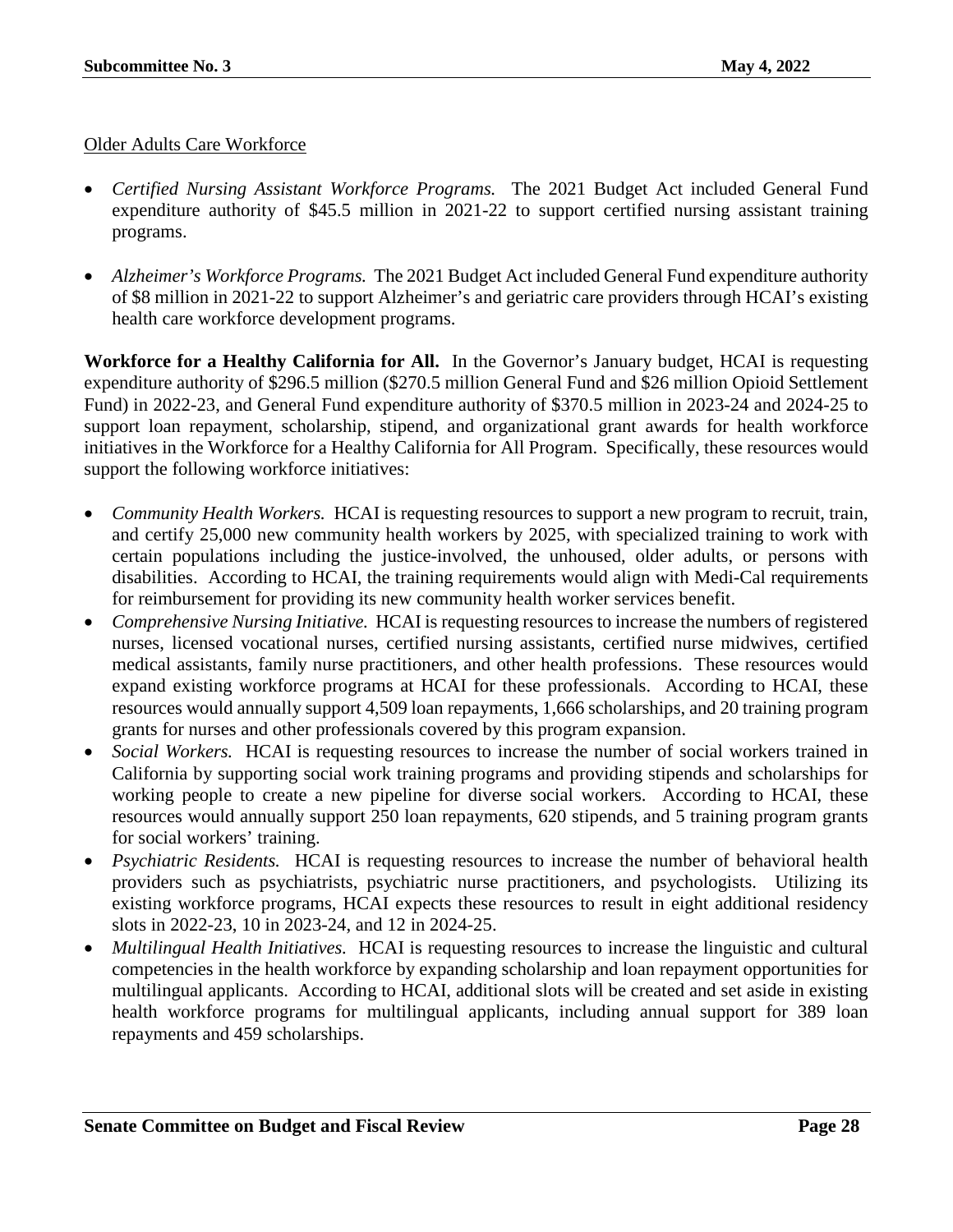In addition to support for workforce programs, HCAI request resources to support the existing Health Workforce Education and Training Council to research healthcare shortages and best practices and strategies to build a diverse, culturally competent health workforce.

**California Future Health Workforce Commission – Final Report and Recommendations.** The California Future Health Workforce Commission, comprised of 24 commissioners from the fields of health, policy, workforce development, and education, was created in 2017 to create a comprehensive action plan for building the health workforce California will need by  $2030$ .<sup>[10](#page-28-0)</sup> In February 2019, the Commission published "Meeting the Demand for Health: Final Report of the California Future Health Workforce Commission" with 27 recommendations to implement three workforce strategies. recommendations are as follows:

Strategy 1: Increase opportunity for all Californians to advance in the health professions

- 1.1 Expand and scale pipeline programs to recruit and prepare students from underrepresented backgrounds for health careers. Timeframe: 10 years; Total Cost: \$62.0 million
- 1.2 Recruit and support college students, including community college students, from underrepresented regions and backgrounds to pursue health careers. Timeframe: 10 years; Total Cost: \$159.0 million
- 1.3 Support scholarships for qualified students who pursue priority health professions and serve in underserved communities. Timeframe: 10 years; Total Cost: \$479.8 million
- 1.4 Increase postbaccalaureate program slots for students reapplying to medical school from underserved communities. Timeframe: 10 years; Total Cost: \$26.0 million
- 1.5 Expand funding for educational capacity, stipends, and scholarships to strengthen the size, distribution, and diversity of the behavioral health workforce. Timeframe: 10 years; Total Cost: \$341.5 million
- 1.6 Expand and strengthen loan-repayment programs for primary care clinicians practicing in safetynet settings and underserved communities. Timeframe: 10 years; Total Cost: \$353.8 million
- 1.7 Create a California Health Corps to engage students, health workers, and retirees in addressing health workforce gaps. Timeframe: 3 years; Total Cost: \$4 million
- 1.8 Assess, treat, and improve college student mental health and promote behavioral health careers. Timeframe: 3 years; Total Cost: \$8.6 million

<span id="page-28-0"></span> <sup>10</sup> California Future Health Workforce Commission. *Meeting the Demand for Health.*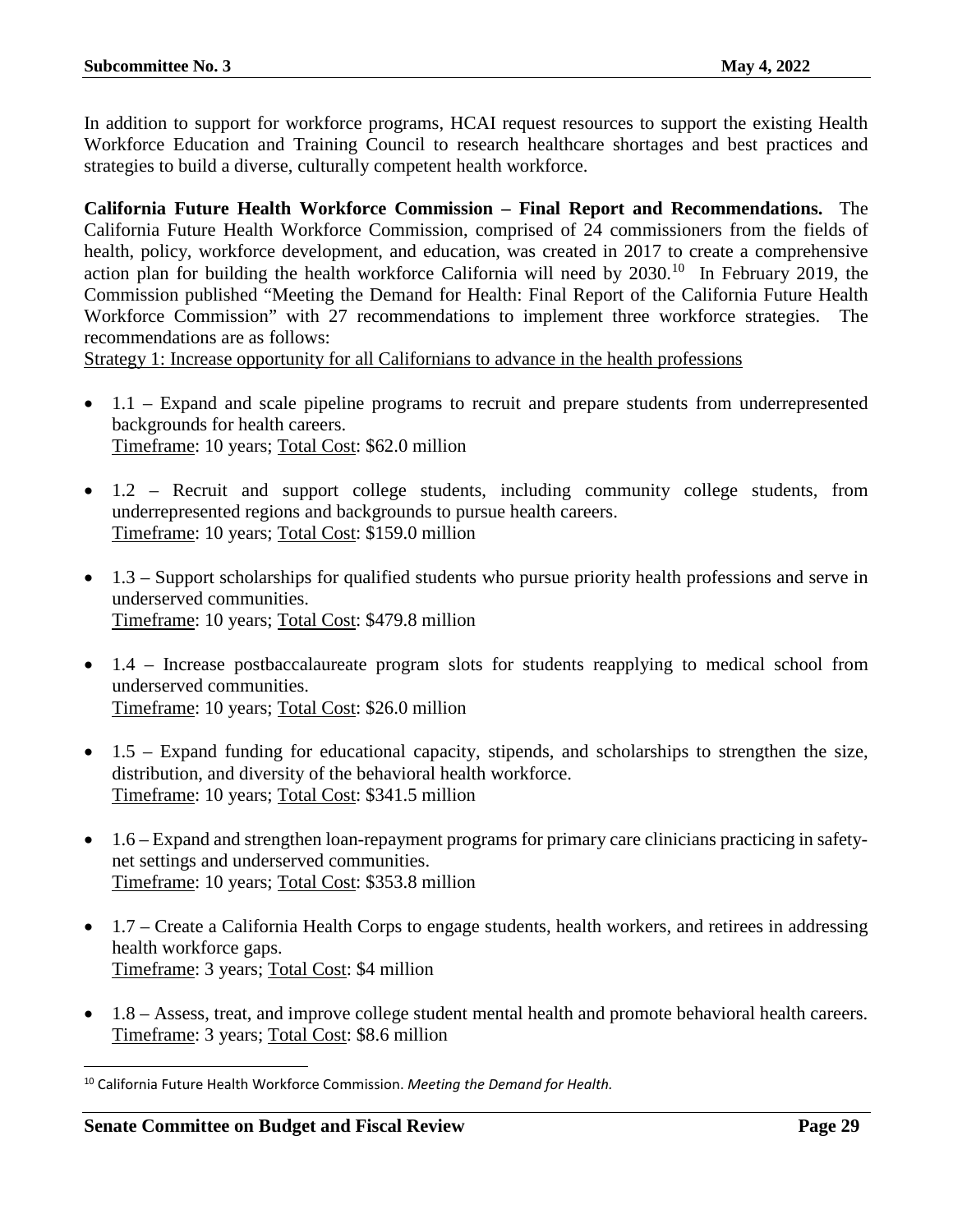• 1.9 – Implement a statewide prevention and early intervention mental health and workforce development model for K-12 students. Timeframe: 5 years; Total Cost: \$2.5 million

Strategy 2: Align and expand education and training to prepare health workers to meet California's health needs.

- 2.1 Sustain and expand the PRIME program across UC campuses. Timeframe: 10 years; Total Cost: \$93.5 million
- 2.2 Expand the number of primary care physician and psychiatry residency positions. Timeframe: 10 years; Total Cost: \$1,562.0 million
- 2.3 Recruit and train students from rural areas and other underresourced communities to practice in community health centers in their home region. Timeframe: 10 years; Total Cost: \$64.4 million
- 2.4 Expand medical school enrollment at public institutions for the benefit of medically underserved areas. Timeframe: 10 years; Total Cost: \$755.3 million
- 2.5 Develop a four-year medical education program at Charles R. Drew University of Medicine and Science. Timeframe: 3 years; Total Cost: \$1.0 million
- 2.6 Bring together schools and programs of public health and local health departments to train the next generation of public health professionals and advance health equity. Timeframe: 7 years; Total Cost: \$15.5 million
- 2.7 Integrate training on social determinants into all health professions training programs. Timeframe: 4 years; Total Cost: \$21.8 million
- 2.8 Expand the role of the California Community Colleges system and its new online college in training the future health workforce. Timeframe: TBD ; Total Cost: \$0.1 million

Strategy 3: Strengthen the capacity, effectiveness, well-being, and retention of the health workforce.

- 3.1 Maximize the role of nurse practitioners as part of the care team to help fill gaps in primary care. Timeframe: 10 years; Total Cost: \$462.2 million
- 3.2 Establish and scale a universal home care worker family of jobs with career ladders and associated training. Timeframe: 4 years; Total Cost: \$7.0 million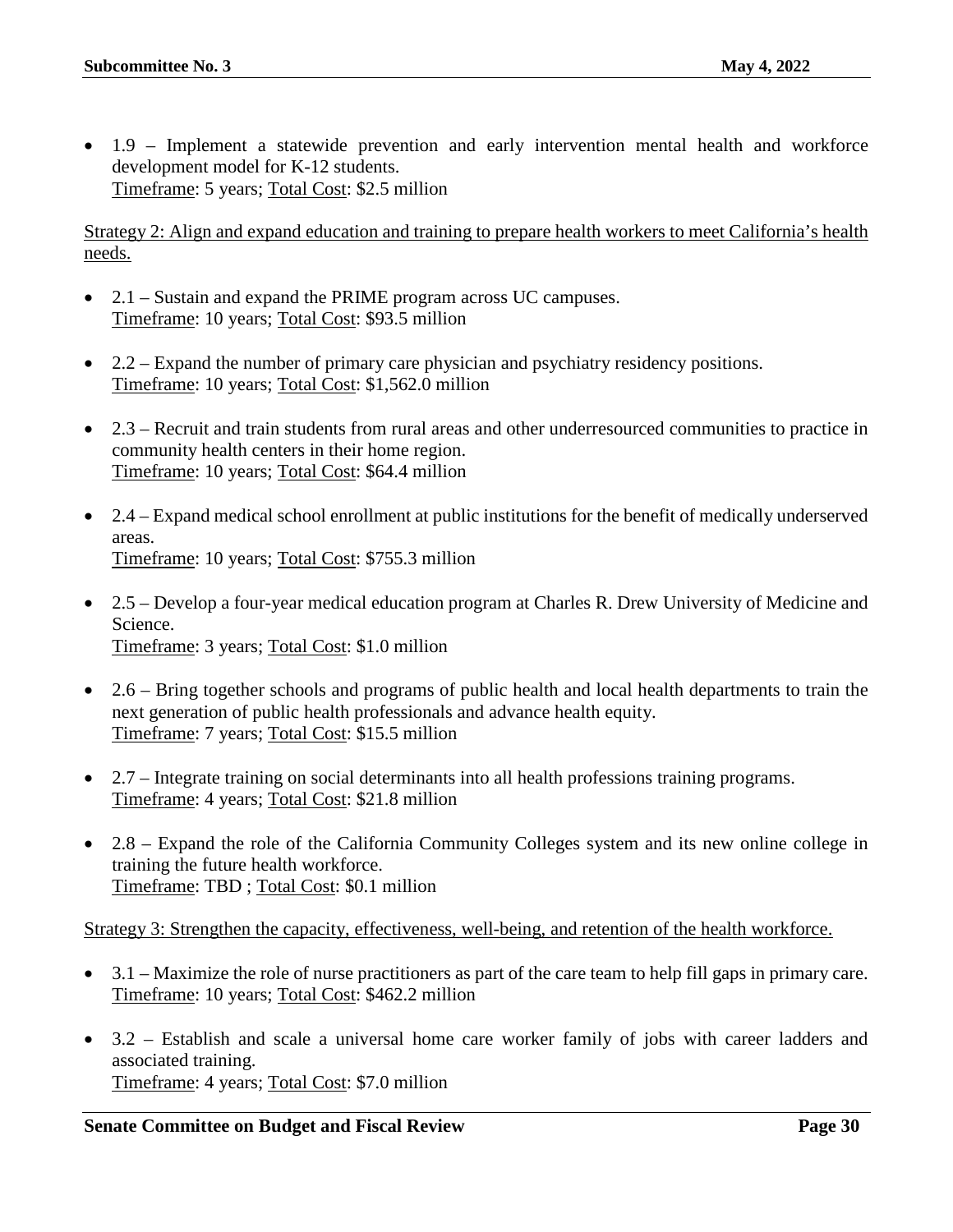- 3.3 Develop a psychiatric nurse practitioner program that recruits from and trains providers to serve in underserved rural and urban communities. Timeframe: 5 years; Total Cost: \$24.6 million
- 3.4 Scale the engagement of community health workers, promotores, and peer providers through certification, training, and reimbursement. Timeframe: 3 years; Total Cost: \$68.0 million
- 3.5 Strengthen training for primary care providers on behavioral health and wellness using train-thetrainer modalities. Timeframe: 10 years; Total Cost: \$44.0 million
- 3.6 Establish a California Health Workforce Technology and Data Center to support the adoption of technologies that increase access to quality care. Timeframe: 2 years; Total Cost: \$2.0 million
- 3.7 Assess the well-being of health professions students and providers, and develop a statewide action plan to proactively address burnout. Timeframe: 1 years; Total Cost: \$0.9 million
- 3.8 Establish primary care spending targets and requirements for public and private payers. Timeframe: 4 years; Total Cost: \$1.1 million
- 3.9 Build capacity of local public health agencies to support collaborative community health improvement through state-hospital matching funds. Timeframe: 3 years; Total Cost: \$33.5 million
- 3.10 Engage health plans in regional workforce partnerships and initiatives. Timeframe: 10 years; Total Cost: \$1,401.0 million

**Panel Discussion – Behavioral Health Workforce Needs.** The subcommittee has requested the following panelists to discuss options for the state to address gaps in its behavioral health workforce:

- **Amer Rashid -** Legislative Advocate, County Behavioral Health Directors Association
- **Tyler Rinde -** Executive Director, California Association of Alcohol and Drug Program Executives
- **Colin Sueyres -** Director of Government Affairs, California Psychological Association
- **Rebecca Gonzales -** Director of Government Relations and Political Affairs, NASW-CA

**Panel Discussion – Health Care Workforce Needs.** The subcommittee has also requested the following panelists to discuss options for the state to address gaps in its health care workforce:

- **Michelle Gibbons -** Executive Director, County Health Executives Association of California
- **Beth Malinowski -** Government Affairs Advocate, SEIU California
- **Claire Enright -** Executive Director, Quality Care Health Foundation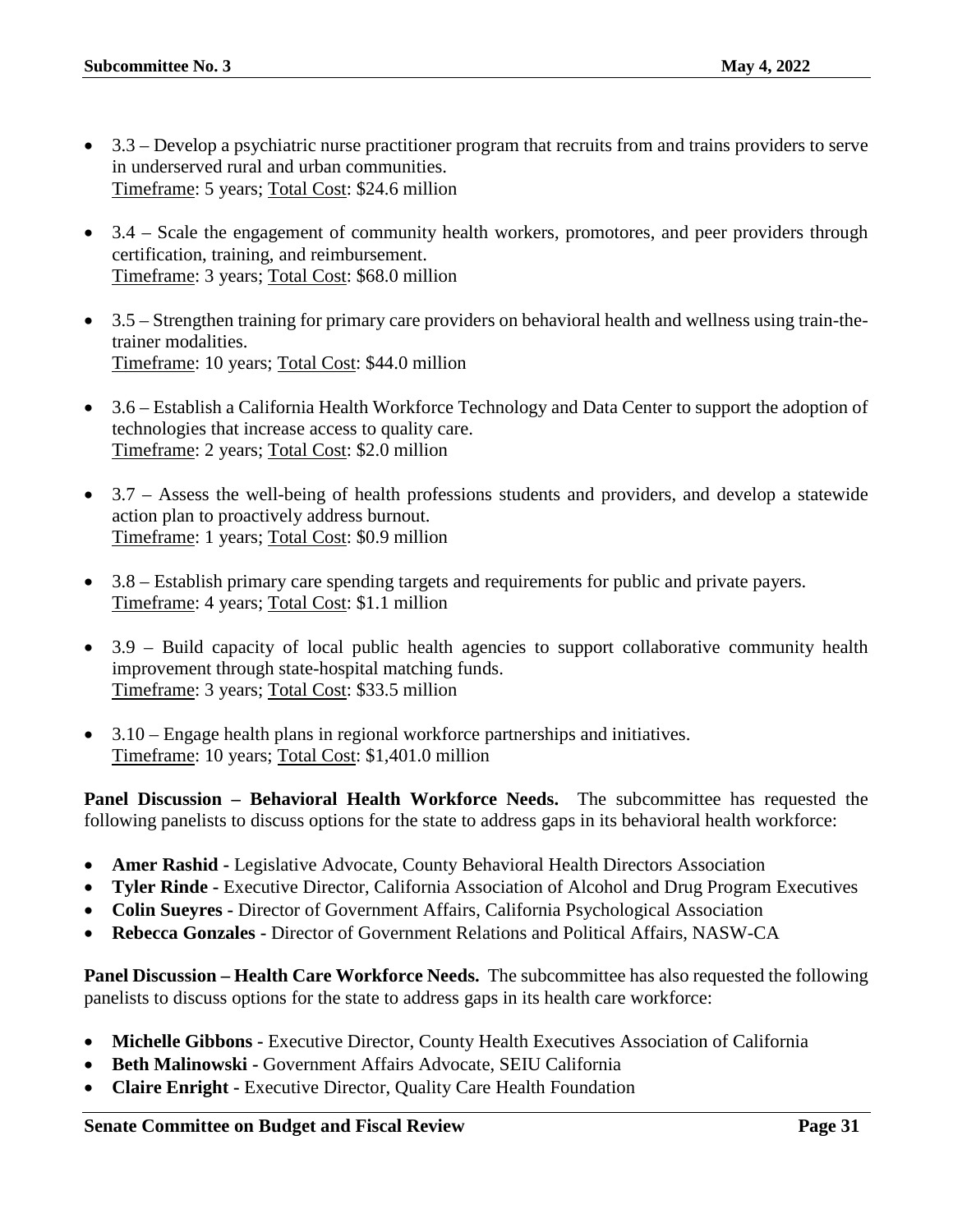- **Kathryn Scott -** Senior Vice President-State Relations and Advocacy, California Hospital Association
- **Dennis Cuevas-Romero -** Legislative Advocate, California Medical Association
- **Nataly Diaz -** Deputy Director of Workforce Development, California Primary Care Association

**Subcommittee Staff Comment—**This is an informational issue.

**Questions.** The subcommittee has requested HCAI to respond to the following:

- 1. Please describe the health and behavioral health workforce augmentations adopted in the 2021 Budget Act and proposed in the Governor's January budget.
- 2. How do the previous augmentations and current proposed augmentations address the recommendations of the California Future Health Workforce Commission?

The subcommittee has also requested the invited behavioral health panelists to respond to the following questions:

#### CBHDA

- 1. What is CBHDA's evaluation of the state's needs for behavioral health workers to ensure adequate access to behavioral health care for Californians?
- 2. What does CBHDA believe is the most effective way to address shortages and geographic maldistribution of behavioral health providers?

#### CAADPE

- 3. What is CAADPE's evaluation of the state's needs for behavioral health workers, particularly providers of substance use disorder (SUD) services?
- 4. What types of workforce programs currently exist for SUD services providers? What types of programs would be most effective in improving access?

#### California Psychological Association

- 5. What is CPA's evaluation of the state's need for behavioral health workers?
- 6. What would be the most effective way to address shortages and geographic maldistribution of behavioral health providers?

#### NASW-CA

7. Please describe the need in California for additional social workers, particularly the types of services that would benefit from an adequate supply of providers.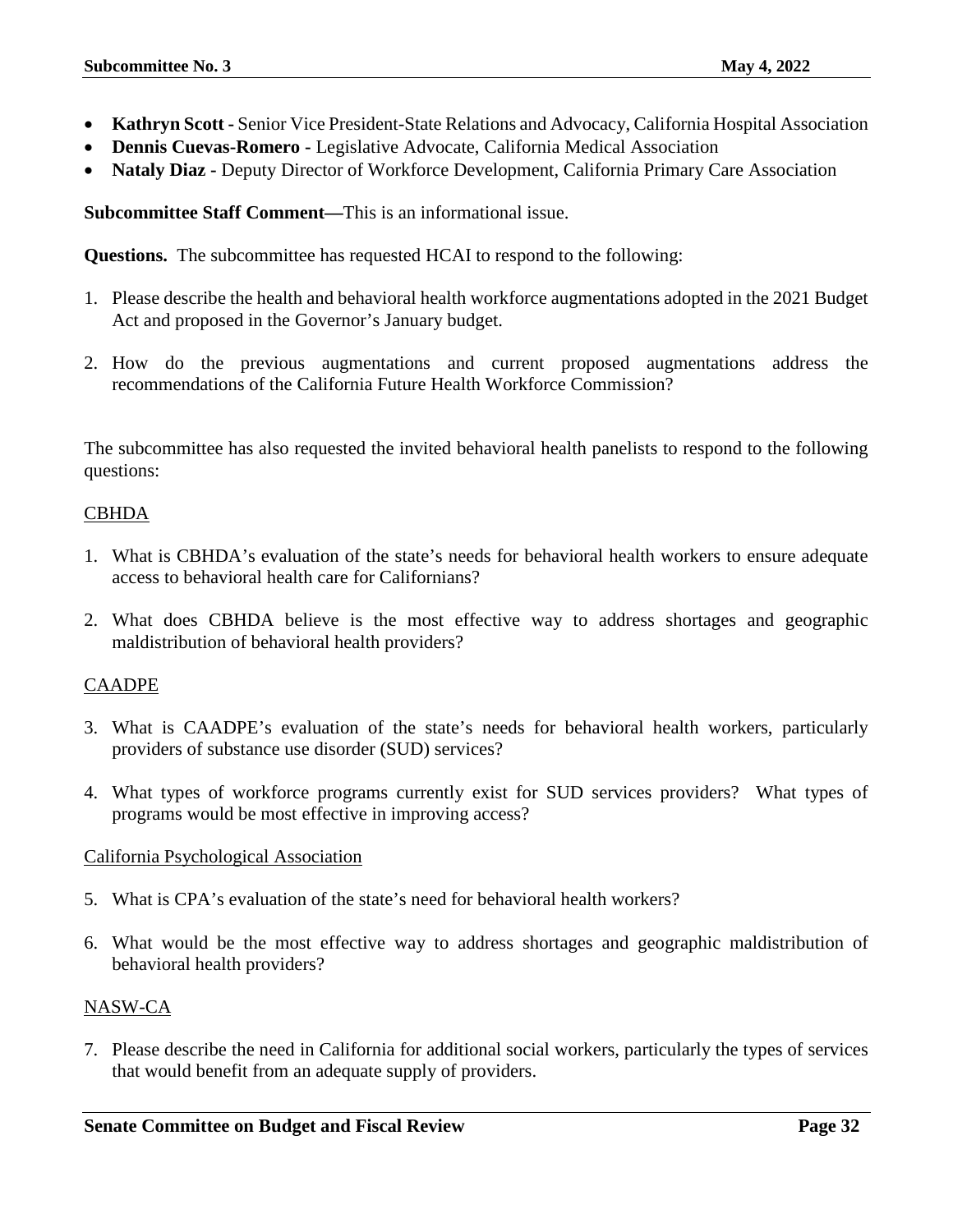8. What would be the most effective workforce development interventions to improve the pipeline of social workers in California?

#### **CHEAC**

- 9. Please describe the current challenges in recruiting and retaining public health workers.
- 10. Please describe any current workforce development programs that exist for the public health workforce.
- 11. What would be the most effective investments in workforce development to improve the pipeline of public health workers available to support state and local public health departments?

#### SEIU

- 12. What are the most significant barriers faced by individuals hoping to join the health or behavioral health workforce? How might the state work to overcome those barriers?
- 13. What are the most effective strategies for the state to recruit, train, and retain health and behavioral health workers?

#### Quality Care Health Foundation/CAHF

- 14. The California Future Health Workforce Commission identified shortages in providers of care for older adults. What are the primary types of providers that skilled nursing facilities have a difficult time recruiting and/or retaining?
- 15. How might the state make investments to improve the pipeline for this workforce?

#### California Hospital Association

- 16. What are the most common workforce challenges faced by hospitals in California?
- 17. What would be the most effective state investment that could help address those challenges?

#### California Medical Association

- 18. What is CMA's view of the challenges in ensuring a sufficient supply of physicians to underserved areas?
- 19. How might the state make investments to address these challenges?

#### California Primary Care Association

20. What are the most common workforce challenges faced by community clinics in California?